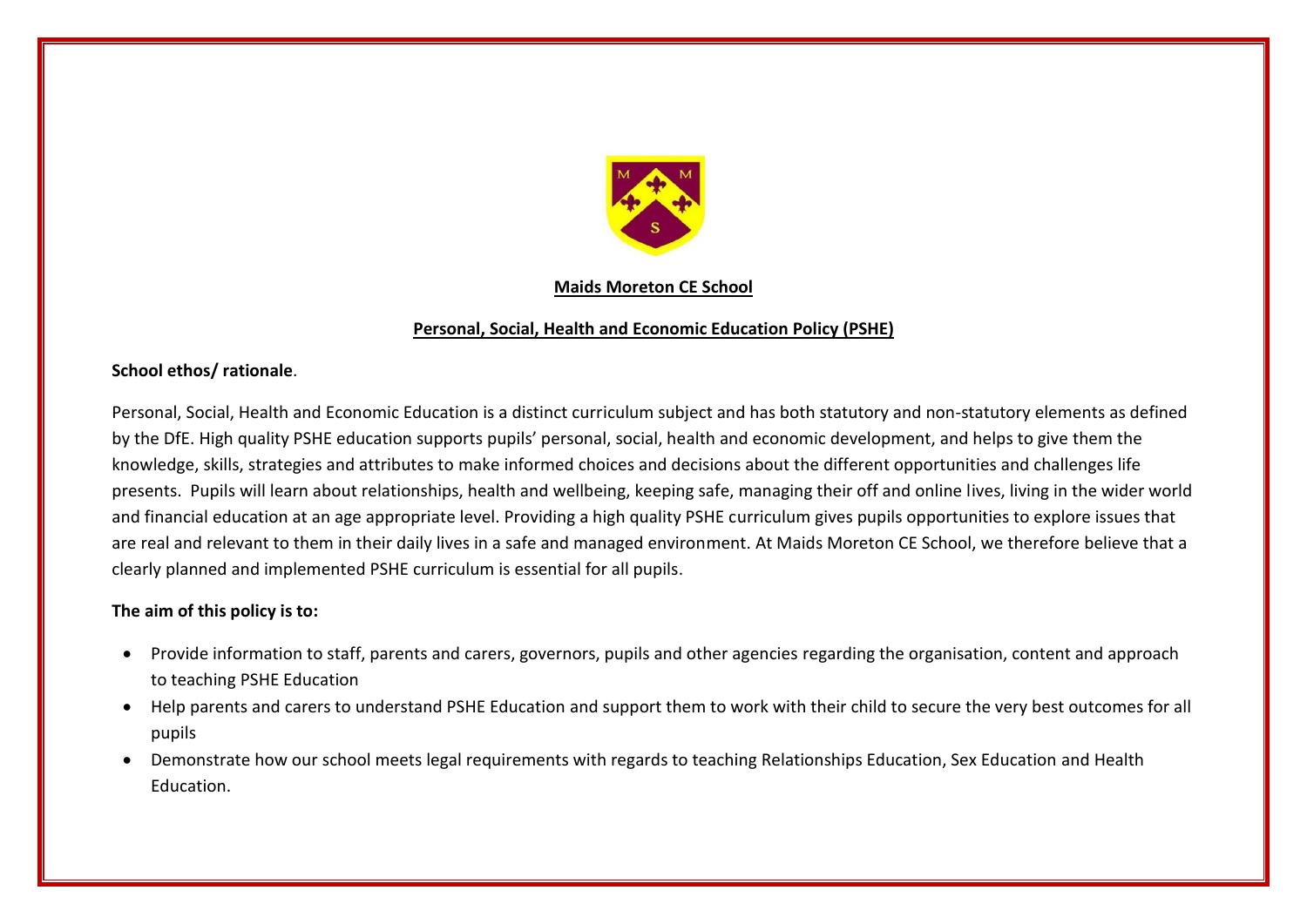#### **The legalities**

At Maids Moreton CE School we teach the statutory parts of PSHE – Relationships education and Health Education (please see our Relationships and Health Education Policy) through our PSHE curriculum. We are currently in the process of expanding from an infant to a full primary school. We plan to introduce sex education to our pupils when they reach Upper Key Stage 2. [Year 5 and Year 6]. We do cover 'Being Safe', in Key Stage 1 as an aspect of the statutory Relationships Education curriculum which includes learning related to privacy and safeguarding.

The Relationships Education, Relationships and Sex Education and Health Education (England) Regulations 2019, made under sections 34 and 35 of the Children and Social Work Act 2017, make Relationships Education compulsory for all pupils receiving primary education and Relationships and Sex Education (RSE) compulsory for all pupils receiving secondary education. They also make Health Education compulsory in all schools except independent schools.

We comply with the 'Relationships Education, Relationships and Sex Education(RSE) and Health Education statutory guidance issued by the DfE

[https://assets.publishing.service.gov.uk/government/uploads/system/uploads/attachment\\_data/file/805781/Relationships\\_Education\\_\\_Relati](https://assets.publishing.service.gov.uk/government/uploads/system/uploads/attachment_data/file/805781/Relationships_Education__Relationships_and_Sex_Education__RSE__and_Health_Education.pdf) [onships\\_and\\_Sex\\_Education\\_\\_RSE\\_\\_and\\_Health\\_Education.pdf](https://assets.publishing.service.gov.uk/government/uploads/system/uploads/attachment_data/file/805781/Relationships_Education__Relationships_and_Sex_Education__RSE__and_Health_Education.pdf)

Whilst primary schools are not mandated to provide sex education, when we expand our age range to include Year 5 and 6 pupils [9-11] we plan to offer this as part of our PSHE curriculum in addition to the statutory elements of sex education contained in the science curriculum. We are required to have regard to guidance issued by the secretary of state as outlined in section 403 of the Education Act 1996.

We follow the DfE guidance for teaching PSHE (updated June 2019)

[https://www.gov.uk/government/publications/personal-social-health-and-economic-education-pshe/personal-social-health-and-economic](https://www.gov.uk/government/publications/personal-social-health-and-economic-education-pshe/personal-social-health-and-economic-pshe-education)[pshe-education](https://www.gov.uk/government/publications/personal-social-health-and-economic-education-pshe/personal-social-health-and-economic-pshe-education)

It is the statutory responsibility of the governing body to ensure the school has a compliant and up to date Relationships and Sex Education policy.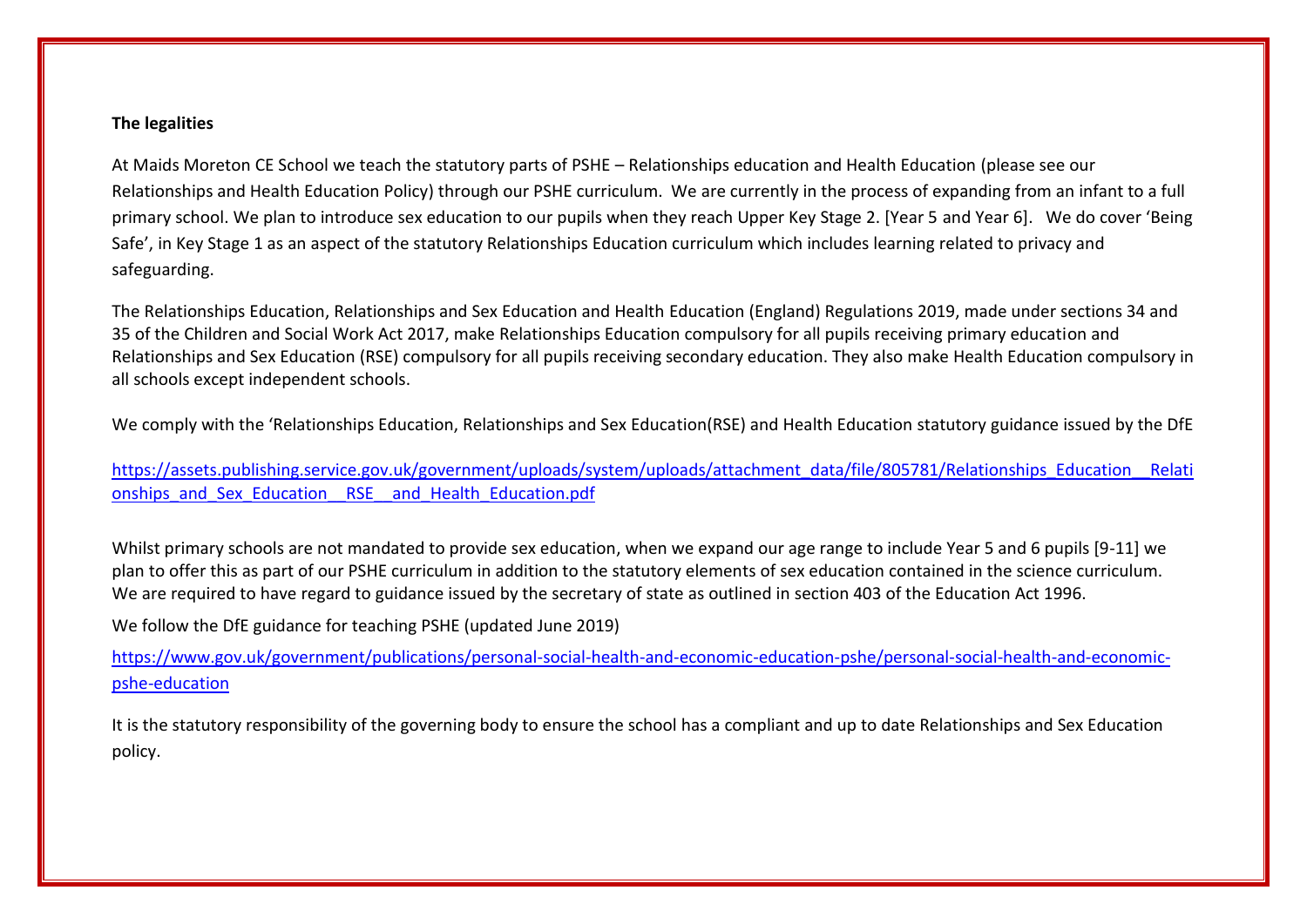#### **The Curriculum**

#### **Intent**

We aim to provide high quality PSHE provision that will support pupils to develop life skills which will enable them to manage change, make healthy and safe choices, build character and be resilient, reflective and responsible members of society.

Our PSHE provision has been designed to be age appropriate, whilst being sensitive to the needs of our whole school community to ensure PSHE provision gives our pupils an education which will support them both now and in the future.

Our PSHE provision is underpinned by the 2010 Equalities Act and provides an inclusive curriculum that promotes understanding and mutual respect for all. We reflect diversity within our curriculum to ensure that no pupil feels excluded and teach pupils to understand, respect and celebrate difference and challenge stigma.

Our PSHE provision extends beyond the curriculum and includes themed days / weeks, assemblies and fully supports our school's ethos and values. PSHE is part of our school's broad and balanced curriculum supporting spiritual, moral, social and cultural education, citizenship, equalities, and safeguarding.

The personal, social, health and economic development of our pupils is a vital element of education and we aim to work collaboratively with parents/ carers to ensure our children are well informed and supported to make healthy, safe and positive choices in all aspects of their daily lives.

## **Implementation**

At Maids Moreton CE School statutory Relationships Education and Health Education are taught as part of a structured PSHE curriculum. We also teach Economic Education and relevant themes to support our pupils to manage their lives both now and in the future.

At Maids Moreton CE School we use the 1 Decision PSHE scheme of work for the planning and delivery of PSHE throughout the school. The programme of study is adapted to provide a relevant and age appropriate curriculum. We provide a spiral curriculum to ensure pupils are taught key aspects of PHSE at a relevant and age appropriate level and in line with their continuing personal, social and emotional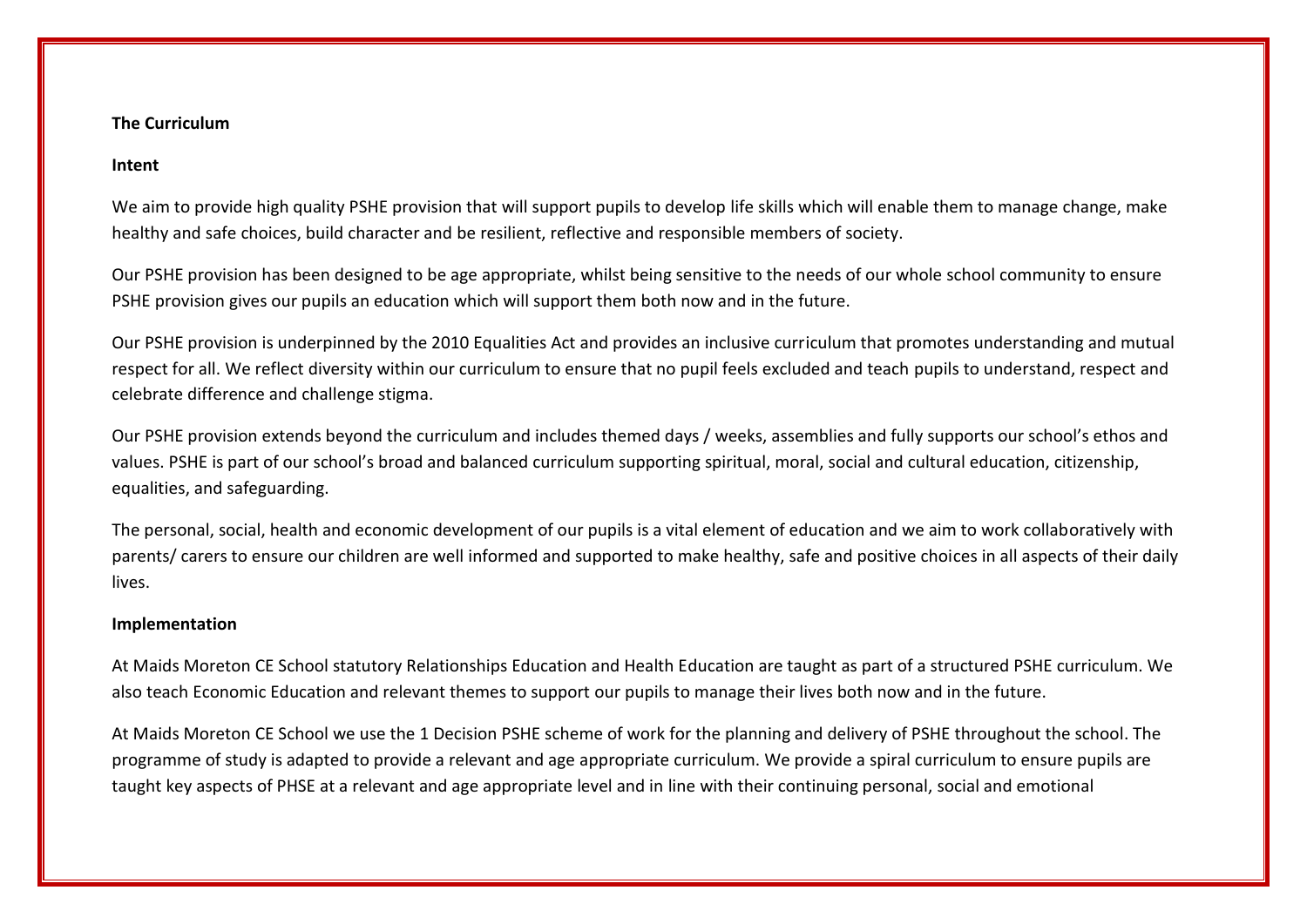development. The scheme of work for PSHCE will provide a progression of skills and concepts and provide a framework for a programme of learning, which will build on previous knowledge.

At Maids Moreton CE School, PSHE is a taught subject. PSHE is timetabled in termly six week blocks and delivered by class teachers. The PSHE curriculum has been designed to help pupils develop their knowledge and skills over time, embedding learning to ensure pupils receive a relevant and age appropriate education to support them in their lives now and in the future. PSHE is taught in units and the themes and knowledge organisers are available to view on the school website.

#### **Impact**

- PSHE provision provides pupils with well-chosen opportunities and contexts to explore and embed new knowledge that can be applied confidently in real life situations.
- Pupils are able to form healthy, happy relationships with other children and adults and recognise the features of unhealthy relationships and have strategies to challenge negative behaviour of others and seek help when needed
- Pupils know how and when to ask for ask for help and where to access support
- Pupils are well informed and recognise the risks they may encounter both on and off line and are able to make safe choices
- Pupils are enabled to take responsibility for their actions and understand the implications and consequences of their own decisions
- Pupils are well prepared for the next steps of their lives
- Pupils have the knowledge, skills and attributes to live healthy, happy lives
- Pupils understand and respect differences between themselves and others

### **Relationships Education**

Our PSHE curriculum covers statutory Relationships education (please see our Relationships, Sex Education and Health Education Policy for further details). Relationships Education in primary schools focuses on teaching the fundamental building blocks and characteristics of positive relationships, with particular reference to friendships, family relationships, and relationships with other children and adults. By the end of primary school pupils will have been taught content on: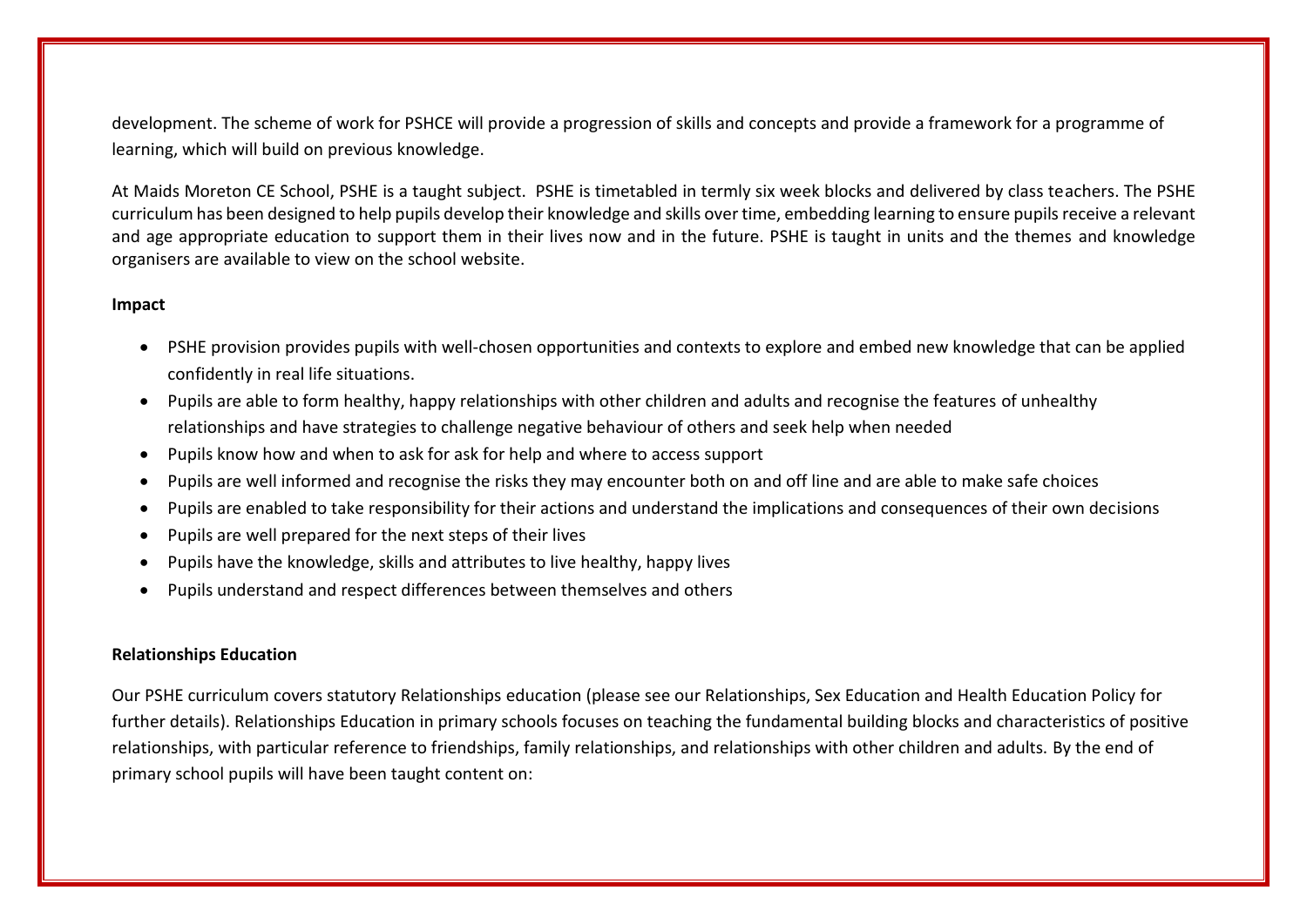- Families and people who care for us
- Caring friendships
- Respectful relationships
- Online relationships
- Being safe

Pupils will be taught Relationships Education from the start of Key Stage 1 at an age appropriate level. Further details on what we are required to teach can be found in our Relationships, Sex Education and Health Education Policy.

# **Sex Education**

As outlined above, we do not currently teach Sex Education but plan to implement this, when we have our first cohort of upper Key Stage 2 pupils. At this stage, as part of our PSHE provision, we will teach sex education. This is an important and recommended aspect of the curriculum. As a non-statutory element of PSHE parents / carers have the right to withdraw their child from designated sex education lessons. We encourage parents and carers to talk through any concerns they may have and make an informed choice about whether to exercise the right to withdraw their child. Please see our Relationships, Sex Education and Health Education Policy.

# **Health Education**

We deliver statutory Health education through our PSHE curriculum. Health Education aims to teach pupils about physical and mental wellbeing and give pupils the information that they need to make good decisions about their own health and wellbeing. It should enable them to recognise what is normal and what is an issue with regards to themselves and others. Pupils will be taught how to seek support as early as possible and from a safe and trusted source. By the end of primary school [Year 6], pupils will have been taught content on:

- Mental wellbeing
- Internet safety and harms
- Physical health and fitness
- Healthy eating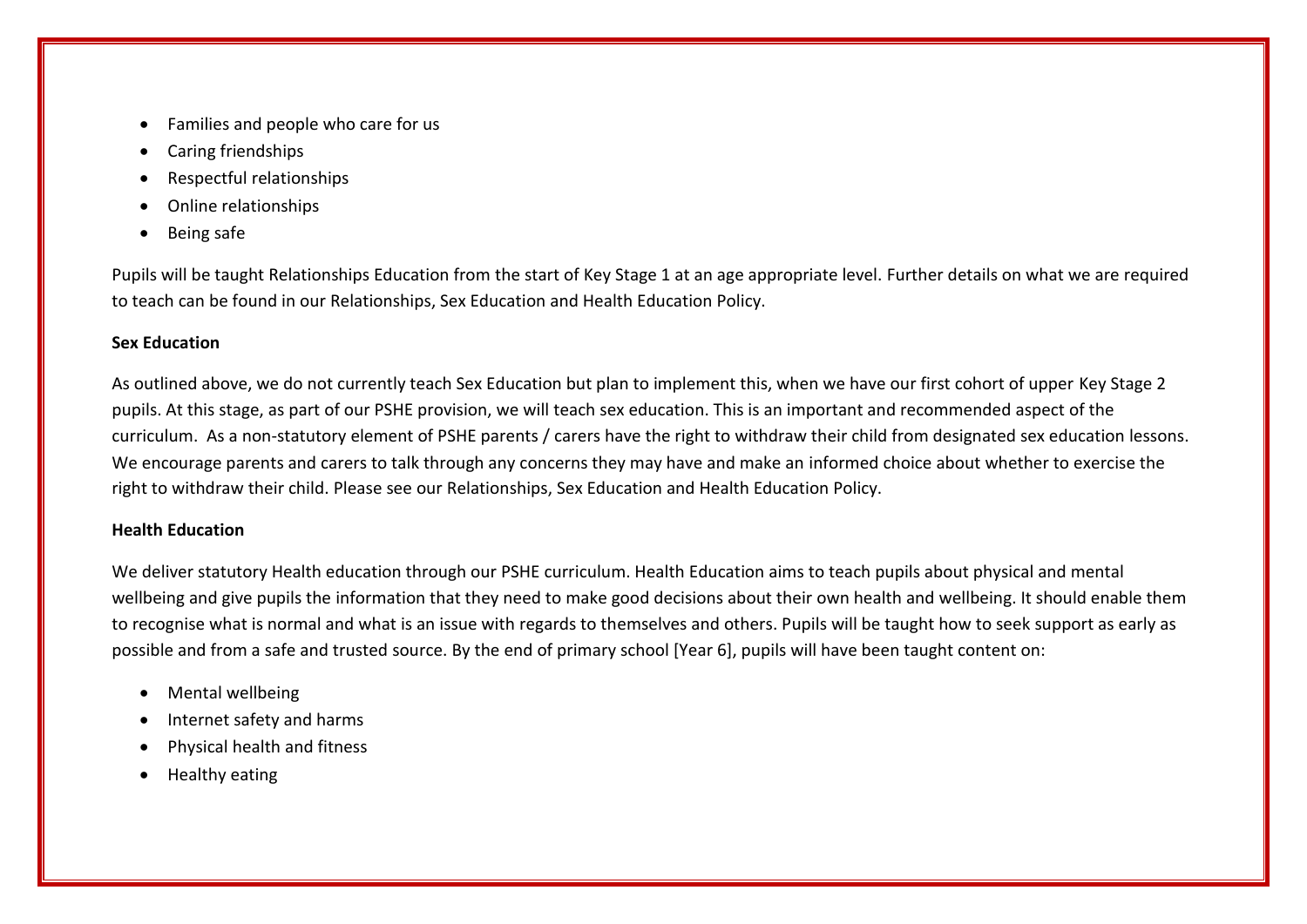- Facts and risks associated with drugs, alcohol and tobacco
- Health prevention
- Basic first aid
- Changing adolescent body\*

\*The changing adolescent body and puberty education is part of the statutory Health Education curriculum and is mandatory for all pupils. This is taught in Upper Key Stage 2. [Year 5 and 6]. We will teach the correct scientific names of all body parts. Introducing the scientific names of genitalia is recommended by the NSPCC, the PSHE Association and is recognised good practice, supporting the safeguarding of pupils.

Further details on what we are required to teach can be found in our Relationships, Sex Education and Health Education Policy.

# **Living in the wider world/Economic Education**

Our PSHE curriculum covers Economic Education and Living in the Wider World. Pupils will learn about managing money, saving and enterprise skills and climate change).

# **Managing difficult Questions and confidentiality**

In PSHE pupils learn about personal safety and the law. Should a pupil make a disclosure to a member of staff this will be reported to a designated safeguarding lead and followed up in accordance with our safeguarding disclosure procedures. Please see our safeguarding policy on the school website for further information.

All aspects of PSHE are underpinned by shared and understood ground rules **[see appendix 2]** with lessons being delivered in a safe and well managed environment. To ensure the content and delivery of PSHE education is appropriate and relevant to our pupils we use simple baselines to ascertain what pupils already know, before moving their learning on. Distancing techniques are used in PSHE education, which provide depersonalised examples which support children to explore what is being taught without sharing their own personal experiences in the lesson. Pupils are encouraged to ask questions and raise issues in a respectful and appropriate manner. Some questions or issues raised may not be appropriately answered in whole class lessons and these will be followed up separately on an individual or group basis.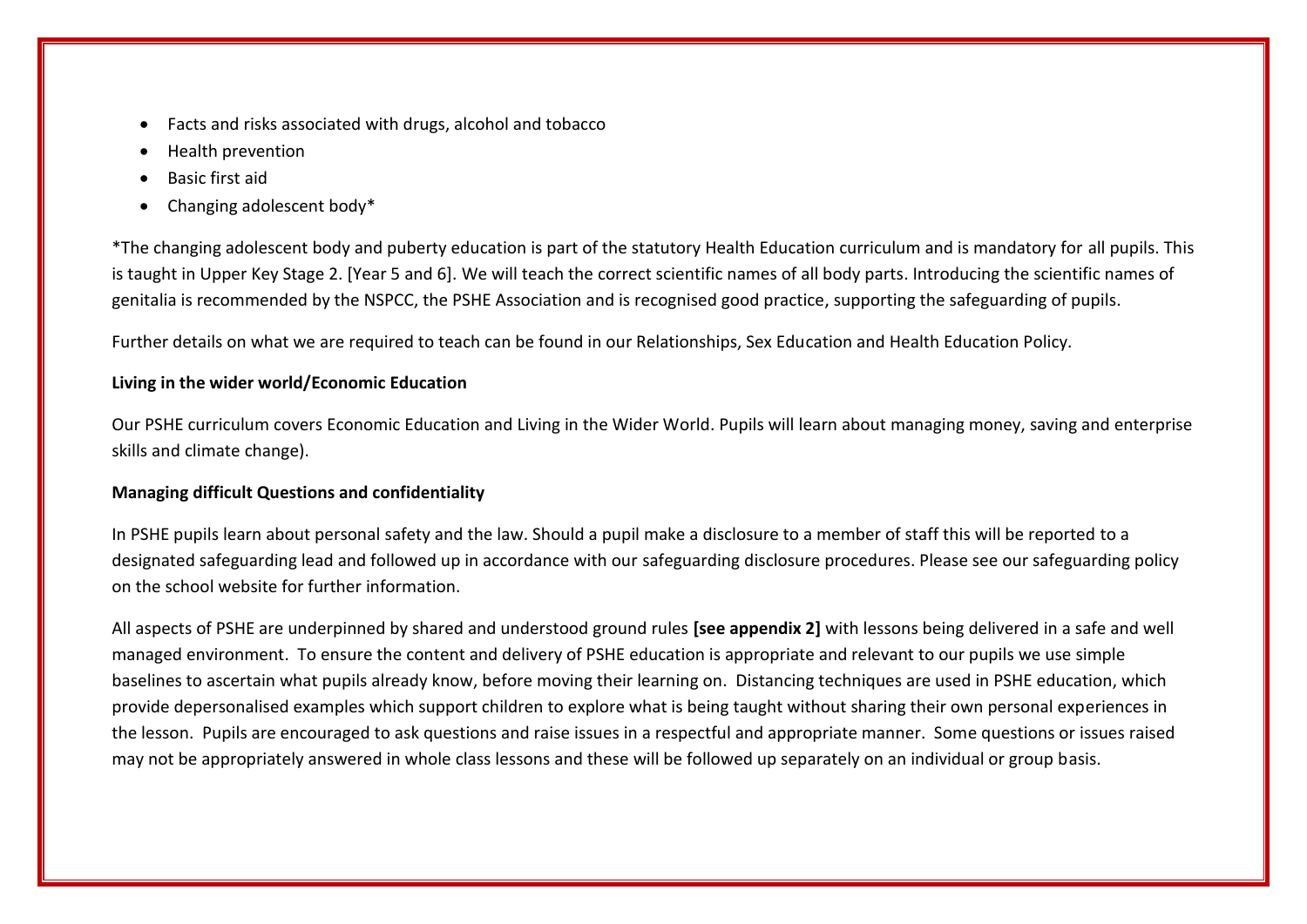Opportunities are made available for pupils who do not feel confident to ask questions or wish to have a separate conversation with a member of staff. Given ease of access to the internet, children whose questions go unanswered may turn to inappropriate sources of information.

We also respect that some questions are better addressed at home with parents/ carers and the school will share information with parents/carers on an individual basis should the need arise.

Whilst it is vital to have trust and openness we cannot offer total confidentially to pupils. Any disclosures or areas of concern will be followed up in accordance with our safeguarding procedures

#### **Pupils with Special Educational Needs and Disabilities (SEND)**

PSHE must be accessible for all pupils. This is particularly important when planning teaching for pupils with special educational needs. We recognise the need to tailor content and teaching to meet the specific needs of pupils at different developmental stages. High quality teaching that is differentiated and personalised will be the starting point to ensure accessibility for all. Teachers will be aware that some pupils may be more vulnerable to exploitation and other issues due to the nature of their special education needs. These children will require help to develop skills to reduce risks and to learn what sort of behaviours are, and are not, acceptable. As with all teaching for these subjects, we will ensure that our teaching is sensitive, age-appropriate, developmentally appropriate and delivered with reference to the law.

#### **Equal opportunities**

In line with our Equal Opportunities Policy, all pupils have equal access to a broad, balanced and relevant PSHE curriculum irrespective of gender, ethnicity, religion, language, cultural background, disability, social circumstances and aptitude.

#### **Working with outside agencies and visiting speakers**

Where visitors e.g. health professionals or the NSPCC, are invited to deliver aspects of the RSE and Health Education they will be used to support not supplant, the role of the teacher and they will always be accompanied in the lesson by the class teacher. Visitors will always be fully briefed on their contribution before the lesson. Health professionals, however, will be expected to also follow their own professional code.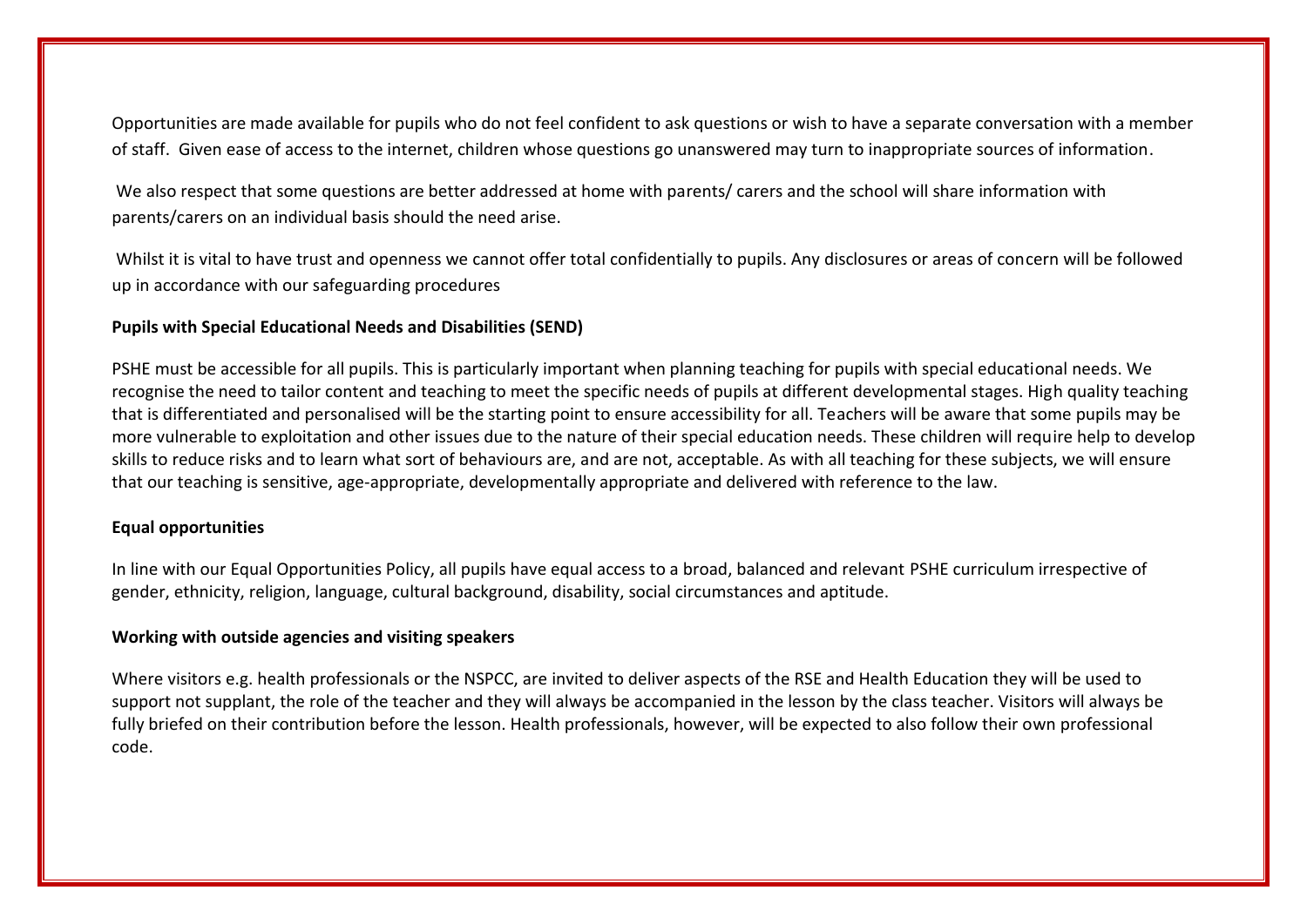#### **Working with parents**

It is vital that parents and carers know what is being taught and how to support their child/children. The PSHE curriculum overview is published on the school website along with the PSHE policy, and RSE or Relationships policy and Sex education and Health education policy. **Appendix 1** shows what is being taught by year group.

We have an open door policy for any parents/ carers who wish to find out more about our PSHE provision. We consult with parents and carers to ensure we all work together for the greatest benefit of the children. We understand that parents and carers may wish to approach the school to access help with concerns they may have about their child and where they can go to obtain further support.

Our PSHE policy and PSHE currciulum overview can be found on the school website. We welcome and encourage parents and carers to speak with the class teacher or the head teacher to discuss any aspect of the PSHE currciulum or to raise any concerns they may have regarding this vital area of education.

Parents and carers are **only** entitled to withdraw their child from designated Sex education lessons (please see the Relationships, Sex education and Health Education policy for further details) and there is no right to withdraw from PSHE which includes statutory Relationships Education and Health Education. The science curriculum also includes content on human development, including reproduction, for which there is no right to withdraw from. We highly recommend all students receive the full PSHE curriculum.

#### **Links Across the Curriculum**

PSHE will be taught as a discrete subject with the priority being the sequential acquisition of hierarchical knowledge and skills. Links between subjects will be made where there is positive benefit to the quality of teaching and learning. These will always be purposeful and relevant and not contrived or tenuous. Sometimes PSHE will be taught in combination with other subjects such as science [humans], computing [e-safety] or geography [the environment].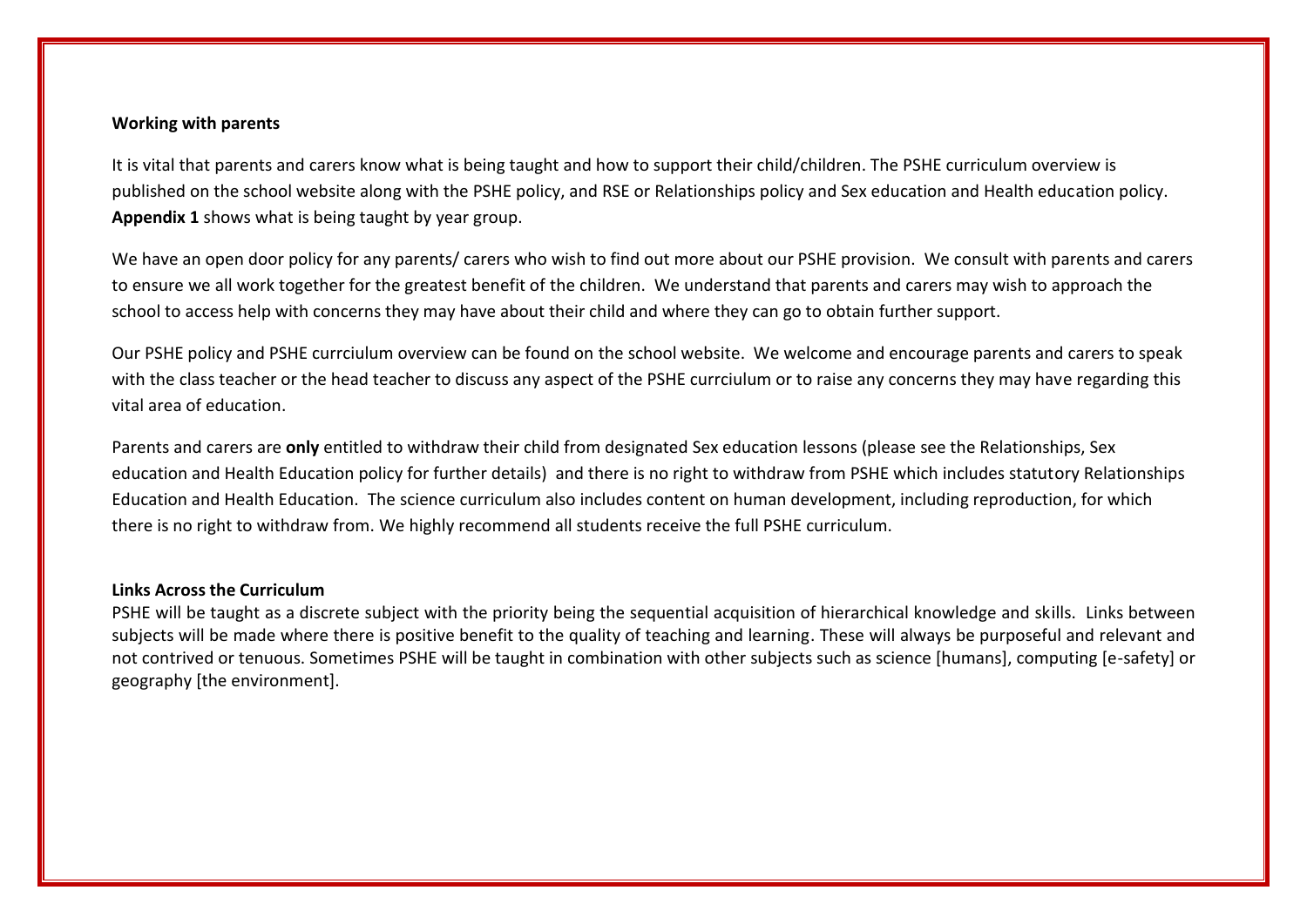#### **Continuity and Progression**

Children in the Early Years Foundation Stage will be introduced to PSHE through the Early Years Foundation Stage Framework within the *Personal Social and Emotional development* strand. In Key Stage 1 and 2 the school planning will follow the Programmes of Study for set out in Appendix 1. Throughout the school, we have adopted the 1 Decision scheme of work to deliver our PSHE curriculum.

In Key Stage 1 and 2, we have designed our Curriculum over a 2 year rolling programme for our three classes: KS1, Lower Key Stage 2 and Upper Key Stage 2. Regardless of whether children start on Year A or B of the rolling programme, they will acquire the cumulative skills, knowledge and vocabulary required for the next stage of their learning in a logical sequence. We have ensured that the units taught in Upper Key Stage 2, build upon those taught previously in lower Key Stage 2 and Key Stage 1. We have also ensured that where relevant a cross curricular approach will be applied, e.g. the Keeping Healthy unit in PSHE will be taught alongside the science unit on exercise, health and nutrition in Key Stage 1. As such our PSHE curriculum is rigorous and coherent, promoting a clear and explicit progression in teaching and learning, ensuring fluency and avoiding gaps in learning. This is mapped out in our whole school subject progression and key vocabulary documents.

#### **Knowledge Organisers**

At Maids Moreton, our aim is for our pupils to have a solid grounding in the fundamentals of each unit within each national curriculum subject, developing the skills, knowledge and vocabulary required for each stage of their schooling. We want them to make connections in their learning, know more, remember more and be able to do more. We have introduced knowledge organisers to support this aim. Each organizer poses questions, identifies the key facts and information that children need to have learned by the end of a unit and provides a list of technical vocabulary with definitions. They are a valuable tool in supporting children in making links, retaining and retrieving knowledge for life-long learning.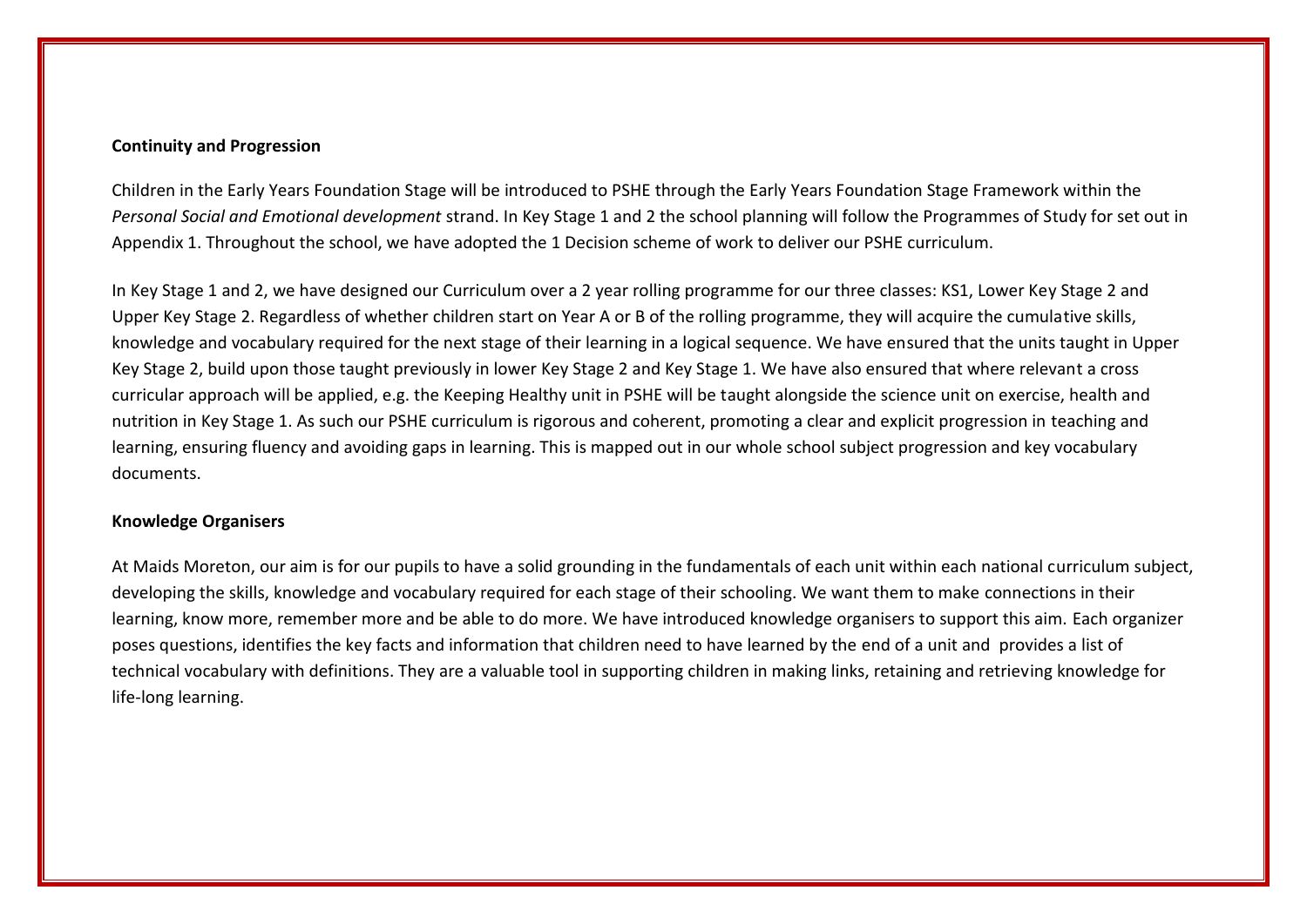#### **Assessment**

In PSHE and citizenship there are two broad areas for assessment:

Children's knowledge and understanding, for example, information on health, understanding of rules.

How well children can use their knowledge and understanding in developing skills and attitudes, for example through participating in discussions, group tasks and activities, managing conflict, making decisions and promoting positive relationships

We use assessment to inform and plan our teaching and monitor and compare standards across all national curriculum subjects. At Maids Moreton we assess children's learning both formatively and summatively.

### **Formative assessment**

In PSHE we make informal judgements based on observations during lessons, written and graphic responses.

### **Summative assessment**

In Key Stage 1 and 2, at the end of a unit of work the teacher makes a summary judgement about each child's achievements in relation to the criteria set for the particular unit of work. This is recorded on the school tracking system. This forms the basis for assessing the achievement of each child and enables children who are under performing and children who demonstrate high ability, to be identified and supported. Subject leaders will also analyse this data and use it as one of the tools for monitoring standards in their subject and identifying any areas for improvement, such as staff training needs in a particular area.

In EYFS, teachers will identify formative and summative assessment opportunities related to the Early Years Foundation Stage Framework for *Personal, social and emotional development.*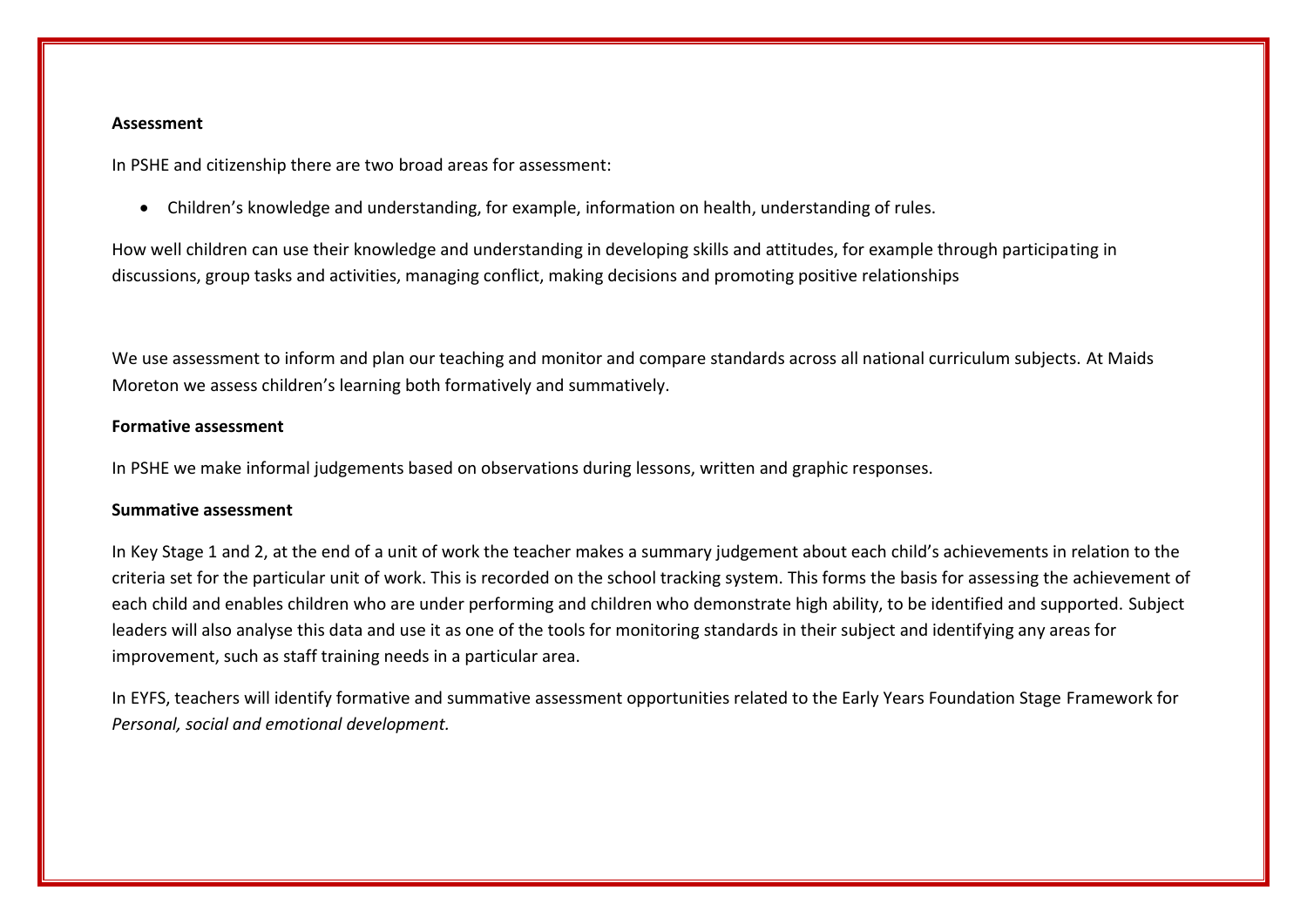#### **Recording and Reporting**

Recording and reporting will provide opportunities for teachers, parents and children to discuss achievement. Each teacher will maintain records of children's achievement in accordance with the agreed school procedures, according to the school's Assessment, Recording and Reporting policy. The child's progress is discussed with parents/carers at termly Parents' Evenings. A detailed written report for parents is provided for each child at the end of each school year. Staff are always available to talk to parents regarding their child's performance in this subject should the need arise at other times during the year.

#### **Role of Subject Leader**

The subject leader is responsible for providing a strategic lead and direction for their subject in the school. She is responsible for long and medium term planning to ensure full, sequential coverage of the EYFS Foundation Stage Framework and the National Curriculum for Key Stages 1 and 2. She will have due regard for breadth and balance whilst ensuring the hierarchical building of knowledge, skills, vocabulary and concepts year on year. She is responsible for monitoring standards and the quality of teaching and learning in her subject. This includes lesson observations, pupil voice, monitoring of planning, analysis of assessment data, and work scrutiny. The subject leader is also responsible for supporting colleagues in the teaching of her subject and being informed about current developments. The subject leader gives the Head teacher an annual action plan which takes into account the strengths in the subject and indicates areas for further improvement. She is also responsible for the audit and housekeeping of resources as well as updating resources as and when appropriate.

#### **Roles and Responsibilities**

The Governing Body will approve the policy and hold the Headteacher to account for its implementation.

The Headteacher is responsible for ensuring PSHE is taught consistently across the school and for managing requests with regards to the parental right to withdraw from non-statutory Sex Education.

The PSHE lead is responsible for leading and managing the subject. Teachers are responsible for delivering PSHE.

Pupils are expected to fully engage with PSHE provision and treat other with respect.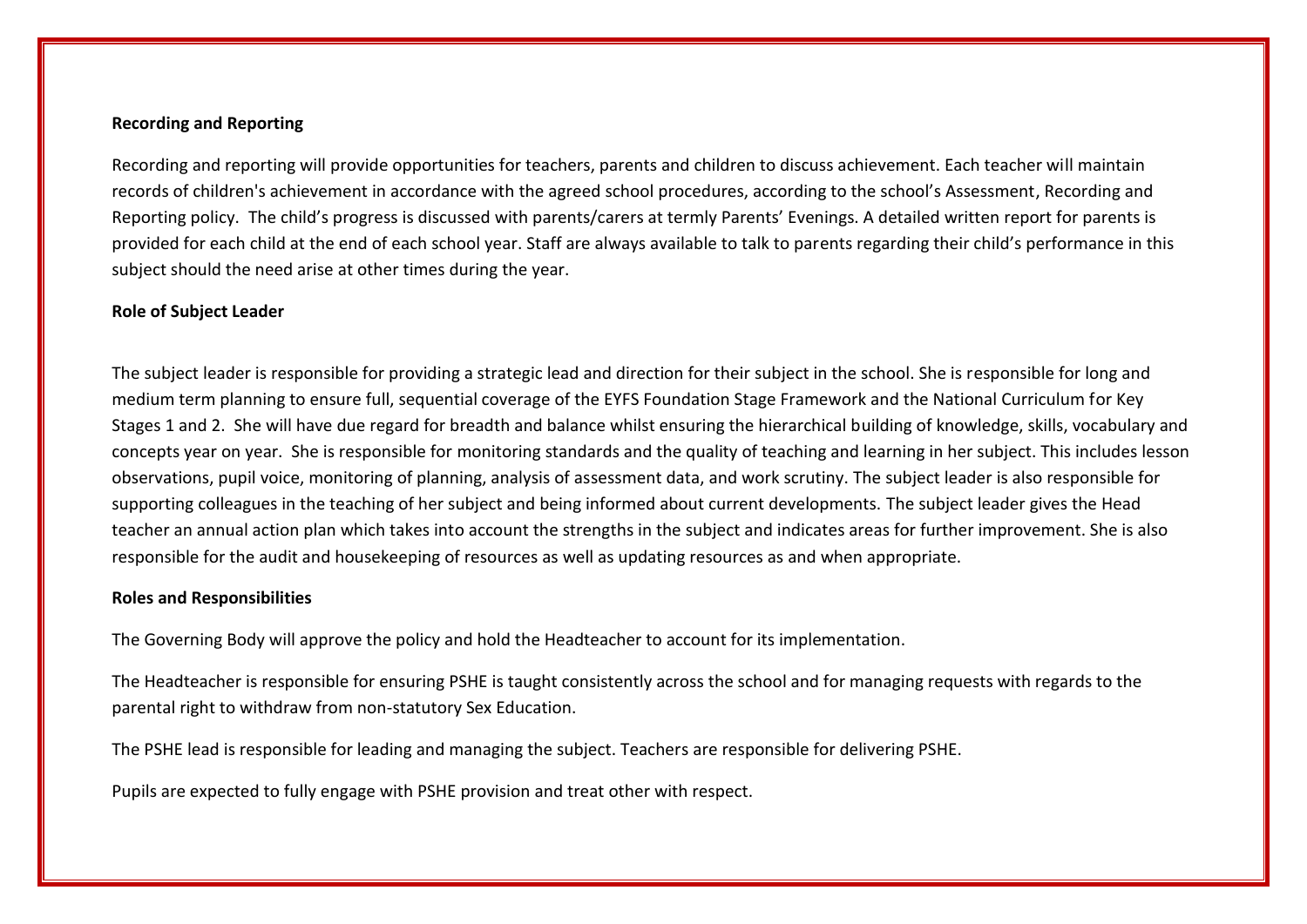#### **Monitoring and Evaluation**

PSHE provision will be monitored and evaluated by the PSHE lead, Head teacher and Governors in line with the monitoring cycle agreed by the school. The PSHE policy will be reviewed annually.

To ensure staff are confident to deliver all aspects of the PSHE curriculum, access training will be made available and in accordance with the school's CPD programme for staff development

The teaching and learning of PSHE will be monitored and evaluated termly by:

- reviews of the quality of teaching and learning in PSHE e.g. through work and planning scrutiny, lesson observations and discussion with staff and pupils.
- analysis of data to monitor pupil progress and attainment.
- consultancy with advisory staff as required.

## **Resources**

Children will use a variety of resources when involved in PSHE activities, primarily based on the 1 Decision scheme of work. The school makes use of topic themed library collections from the Bucks School Library Service to support teaching and learning. Visits and visitors also support the delivery of the curriculum. Curriculum forecasts and knowledge organisers keep parents informed of current PSHE topics. There is an annual review of resource needs for PSHE by the subject leader. This leads to a prioritised list of requirements to be funded within the school budget plan for the financial year.

# **Health and Safety**

High regard is always given to the health, well-being and safety of the children. The children are taught to handle any equipment with respect and given instruction for its correct usage. Where children are to participate in activities outside the classroom, a risk assessment is carried out prior to the activity to ensure the activity is safe and appropriate for all pupils. The health and safety of the children on visits to support the PSHE curriculum will be in accordance with the School Visits and Journeys Policy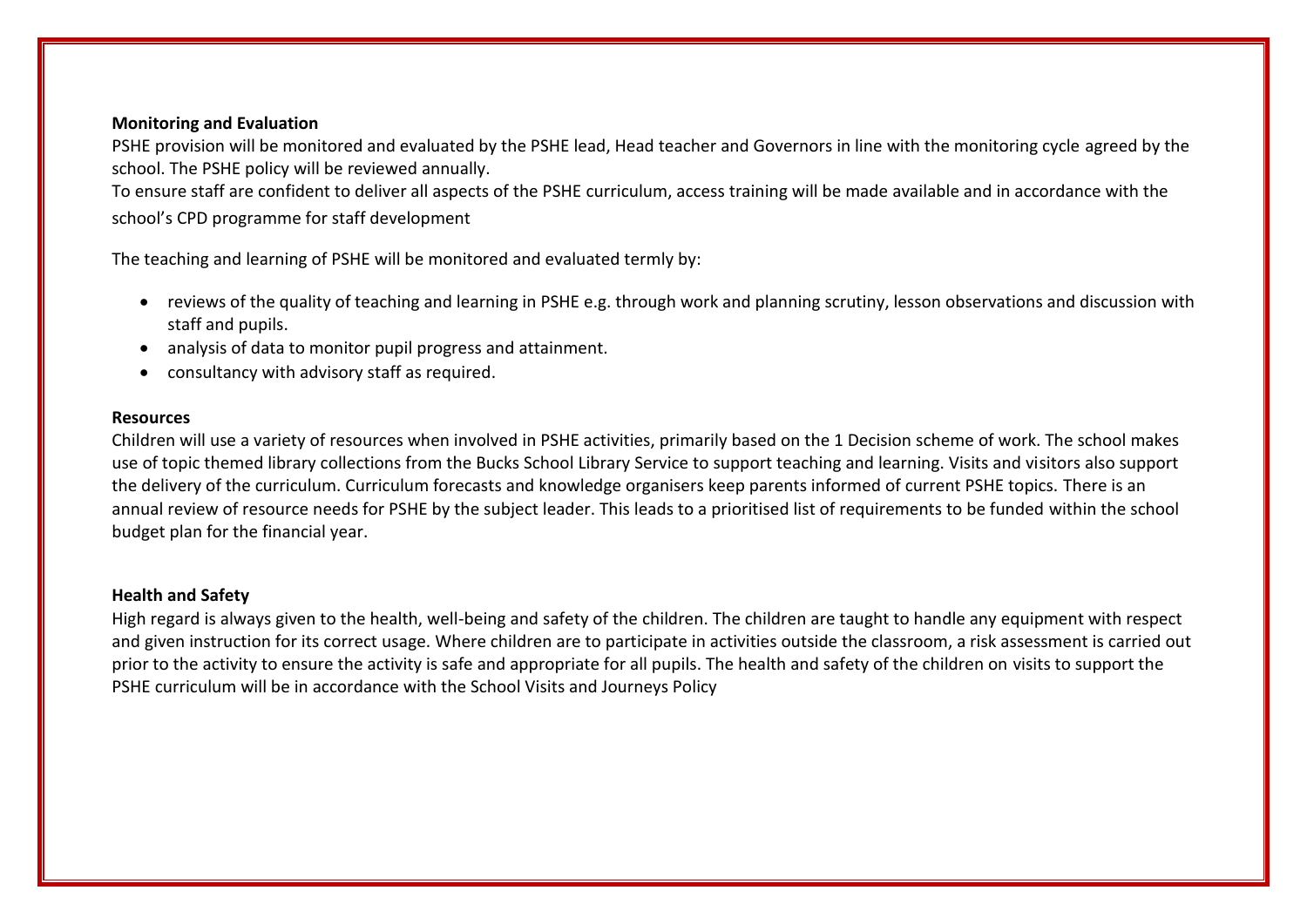## **Useful information for parents**

The designated Safeguarding section on our school website provides a wealth of information for parents.

The DfE has also produced a guide for parents:

**[https://assets.publishing.service.gov.uk/government/uploads/system/uploads/attachment\\_data/file/812593/RSE\\_primary\\_schools\\_guide](https://assets.publishing.service.gov.uk/government/uploads/system/uploads/attachment_data/file/812593/RSE_primary_schools_guide_for_parents.pdf) [\\_for\\_parents.pdf](https://assets.publishing.service.gov.uk/government/uploads/system/uploads/attachment_data/file/812593/RSE_primary_schools_guide_for_parents.pdf)**

## **Linked policies**

Safeguarding Policy

Anti -Bullying Policy

Relationships Education Policy, Sex Education and Health Education Policy

Child Protection Policy

E-Safety Policy

### **Policy development**

This policy has been written by the head teacher, following national and local guidance. The policy has been consulted on with the PSHE lead, the staff, parents and Governors and is available to access on our school website or from our school office as a hard copy.

**Policy Written by: Keira Ainsworth**

**Date: December 2020**

**Ratified by Governors: January 2021**

**Review Date: January 2024**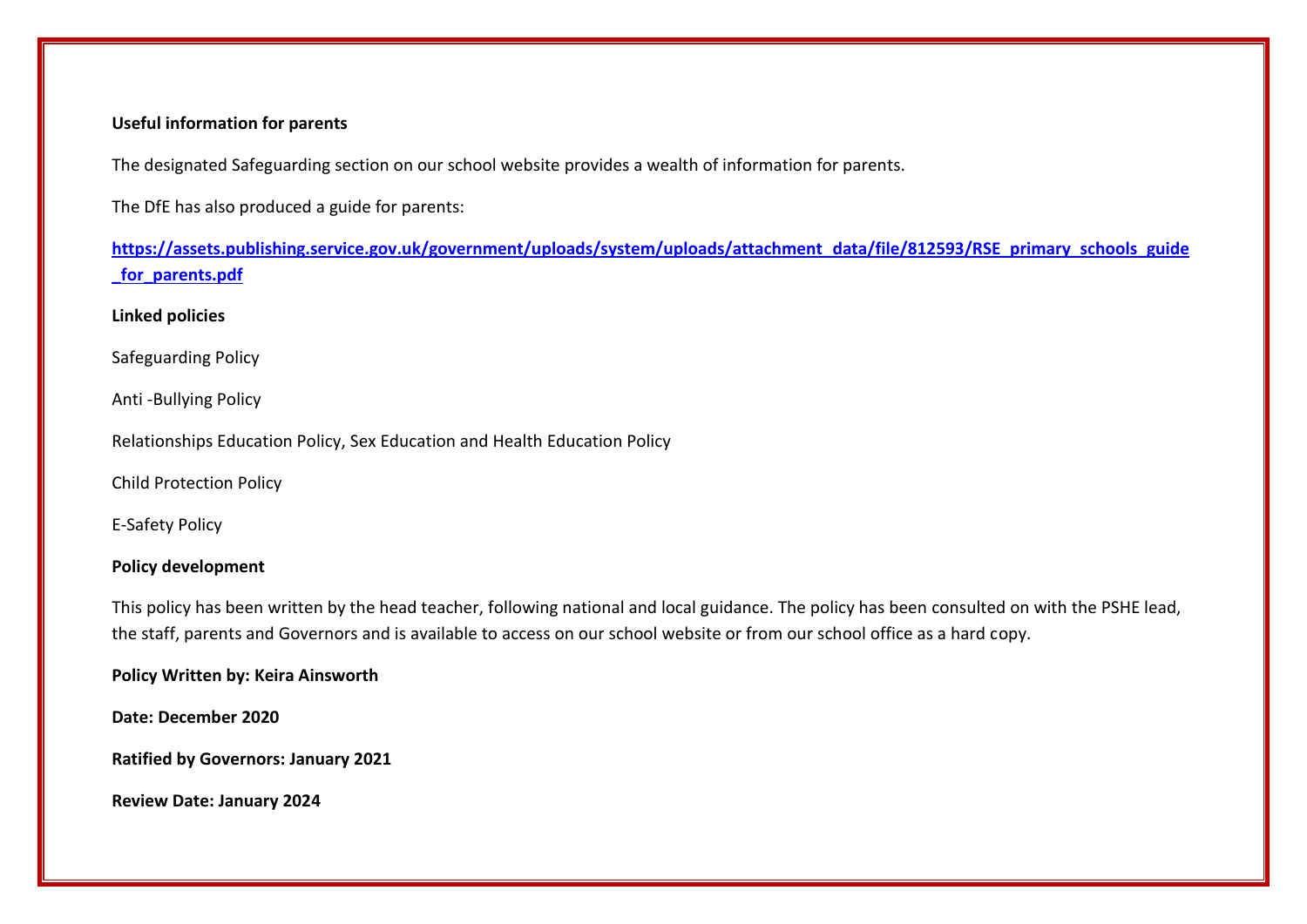**Appendix 1: The following appendix details the content of the Key Stage 1 and 2 Programme of Study for PSHE at Maids Moreton CE School.**

| Year 1 and 2 | <b>Autumn Module</b>                     | <b>Spring Module</b> | <b>Summer Module</b>  |
|--------------|------------------------------------------|----------------------|-----------------------|
| Year A       | <b>Keeping/Staying</b><br><b>Healthy</b> | <b>Fire Safety</b>   | <b>Relationships</b>  |
| Year B       | Keeping/staying safe                     | Being responsible    | Feelings and emotions |

| Year 3 and 4 | <b>Autumn Module</b>        | <b>Spring Module</b>     | <b>Summer Module</b>         |
|--------------|-----------------------------|--------------------------|------------------------------|
| Year A       | Hazard Watch*               | Computer Safety*         | Our World*                   |
|              | <b>Basic First Aid</b>      |                          |                              |
| Year B       | <b>Keeping/Staying Safe</b> | <b>Being Responsible</b> | <b>Feelings and emotions</b> |

| Year 5 and 6 | <b>Autumn Module</b>                     | <b>Spring Module</b>         | <b>Summer Module</b>                                                      |
|--------------|------------------------------------------|------------------------------|---------------------------------------------------------------------------|
| Year A       | <b>Keeping/Staying</b><br><b>Healthy</b> | <b>Computer Safety</b>       | <b>Growing and Changing</b><br>[match to science term]                    |
| Year B       | The Working world                        | A World Without<br>Judgement | Looking after our<br>environment / climate<br>change-Enough for everyone- |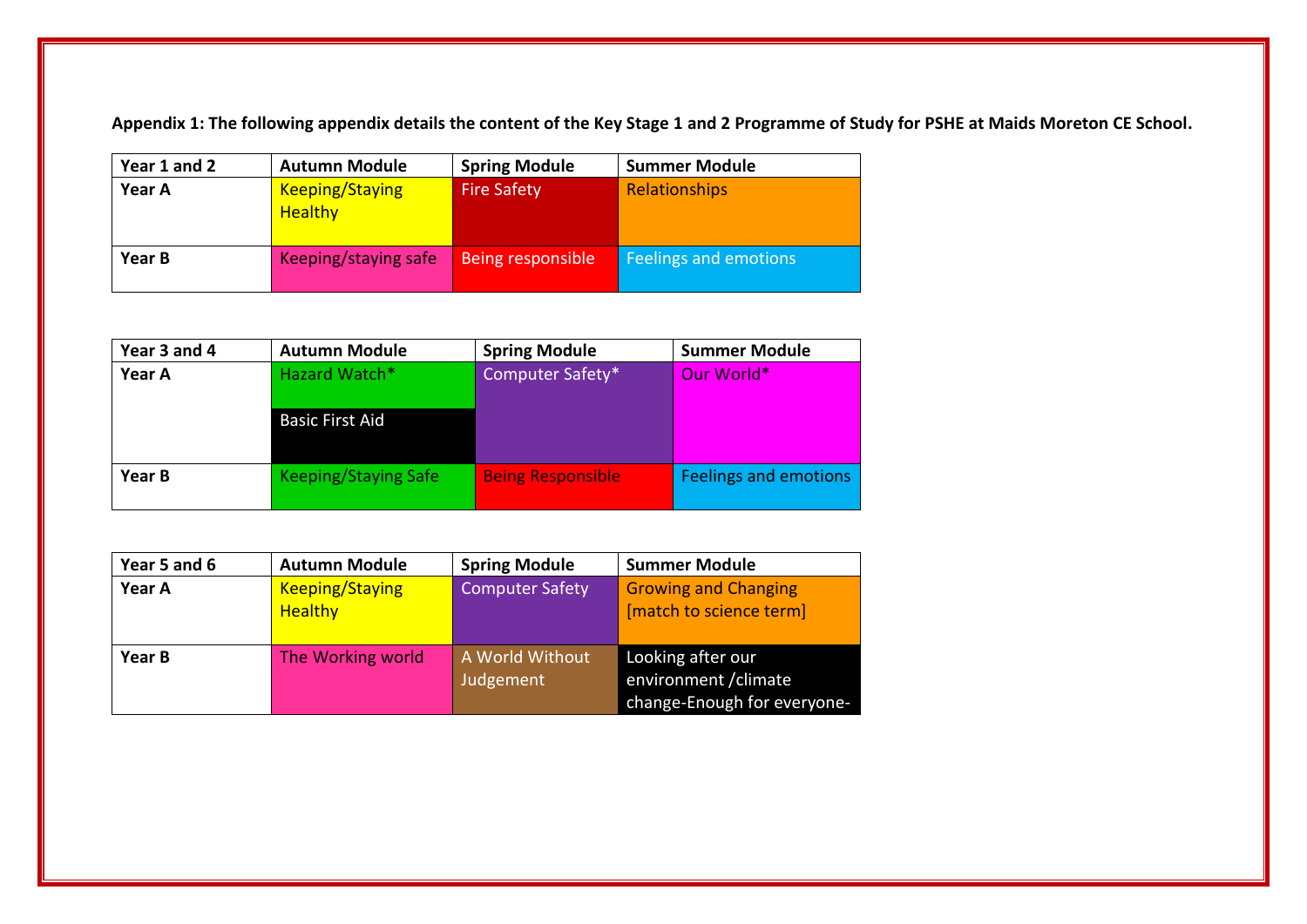| Year 1<br>and 2 | <b>Autumn Module</b>                                                                                                                                                                                                                                                                                                                                                                                                                                                                                                                                                                                                                                                                                                                                                                                                                              | <b>Spring Module</b>                                                                                                                                                                                                                                                                                                                                                                                                                                                                                                                                                                                                                                                                                                                                            | <b>Summer Module</b>                                                                                                                                                                                                                                                                                                                                                                                                                                                                                                                                                                                                                                                                                                                                                                                                                                                                       |
|-----------------|---------------------------------------------------------------------------------------------------------------------------------------------------------------------------------------------------------------------------------------------------------------------------------------------------------------------------------------------------------------------------------------------------------------------------------------------------------------------------------------------------------------------------------------------------------------------------------------------------------------------------------------------------------------------------------------------------------------------------------------------------------------------------------------------------------------------------------------------------|-----------------------------------------------------------------------------------------------------------------------------------------------------------------------------------------------------------------------------------------------------------------------------------------------------------------------------------------------------------------------------------------------------------------------------------------------------------------------------------------------------------------------------------------------------------------------------------------------------------------------------------------------------------------------------------------------------------------------------------------------------------------|--------------------------------------------------------------------------------------------------------------------------------------------------------------------------------------------------------------------------------------------------------------------------------------------------------------------------------------------------------------------------------------------------------------------------------------------------------------------------------------------------------------------------------------------------------------------------------------------------------------------------------------------------------------------------------------------------------------------------------------------------------------------------------------------------------------------------------------------------------------------------------------------|
| Year A          | <b>Keeping/Staying Healthy</b>                                                                                                                                                                                                                                                                                                                                                                                                                                                                                                                                                                                                                                                                                                                                                                                                                    | <b>Fire Safety</b>                                                                                                                                                                                                                                                                                                                                                                                                                                                                                                                                                                                                                                                                                                                                              | <b>Relationships</b>                                                                                                                                                                                                                                                                                                                                                                                                                                                                                                                                                                                                                                                                                                                                                                                                                                                                       |
|                 | [NB This unit is covered through the KS1<br>science curriculum]<br>In the module children will learn that food<br>is needed for bodily health and growth,<br>and will be able to identify what types of<br>food are positive choices. They will<br>practise simple cleanliness routines such<br>as washing hands, and learn about how to<br>minimise the spread of infectious<br>diseases. They will explore simple safety<br>rules related to medicinal drugs.<br><b>Specifics covered include:</b><br>-Healthy eating and the importance of a<br>balanced diet<br>-The importance of physical activity and<br>regular exercise<br>-Dental hygiene and effective teeth<br>cleaning<br>-Managing basic personal hygiene, e.g.<br>hand washing and preventing the spread<br>of germs<br>-How and when we use medicines and<br>how to do so safely. | This module helps children identify<br>potential dangers that could cause a fire<br>or serious incident. Throughout the topics,<br>students will be able to follow fire safety<br>rules and practise simple ways of staying<br>safe and finding help. The Fire Service<br>module also includes a short fire safety<br>documentary to help children understand<br>the importance of being responsible, how<br>their actions can affect others, and how to<br>stay safe in the home and community.<br><b>Specifics covered include:</b><br>dangers of fire and risk of<br>causing fires through<br>carelessness/play,<br>fire prevention,<br>calling the emergency<br>services<br>the consequences of hoax<br>calling,<br>distracting a driver whilst<br>driving. | The Relationships module helps children to<br>explore and understand a range of feelings,<br>how feelings can be communicated without<br>words, and the importance of caring about<br>other people's feelings. The topics in this<br>module help students to understand<br>situations from another person's point of<br>view. Children will explore different types of<br>relationships and from this they will gain an<br>understanding of healthy and unhealthy<br>relationships. They will also learn how to<br>seek help and support if they feel<br>uncomfortable in a relationship<br><b>Specifics covered include:</b><br>understanding and dealing<br>with bullying,<br>friendship, how our<br>behaviours impact others,<br>body language and<br>feelings/emotions,<br>appropriate and inappropriate<br>touch and that they have<br>some control over their<br>actions and bodies. |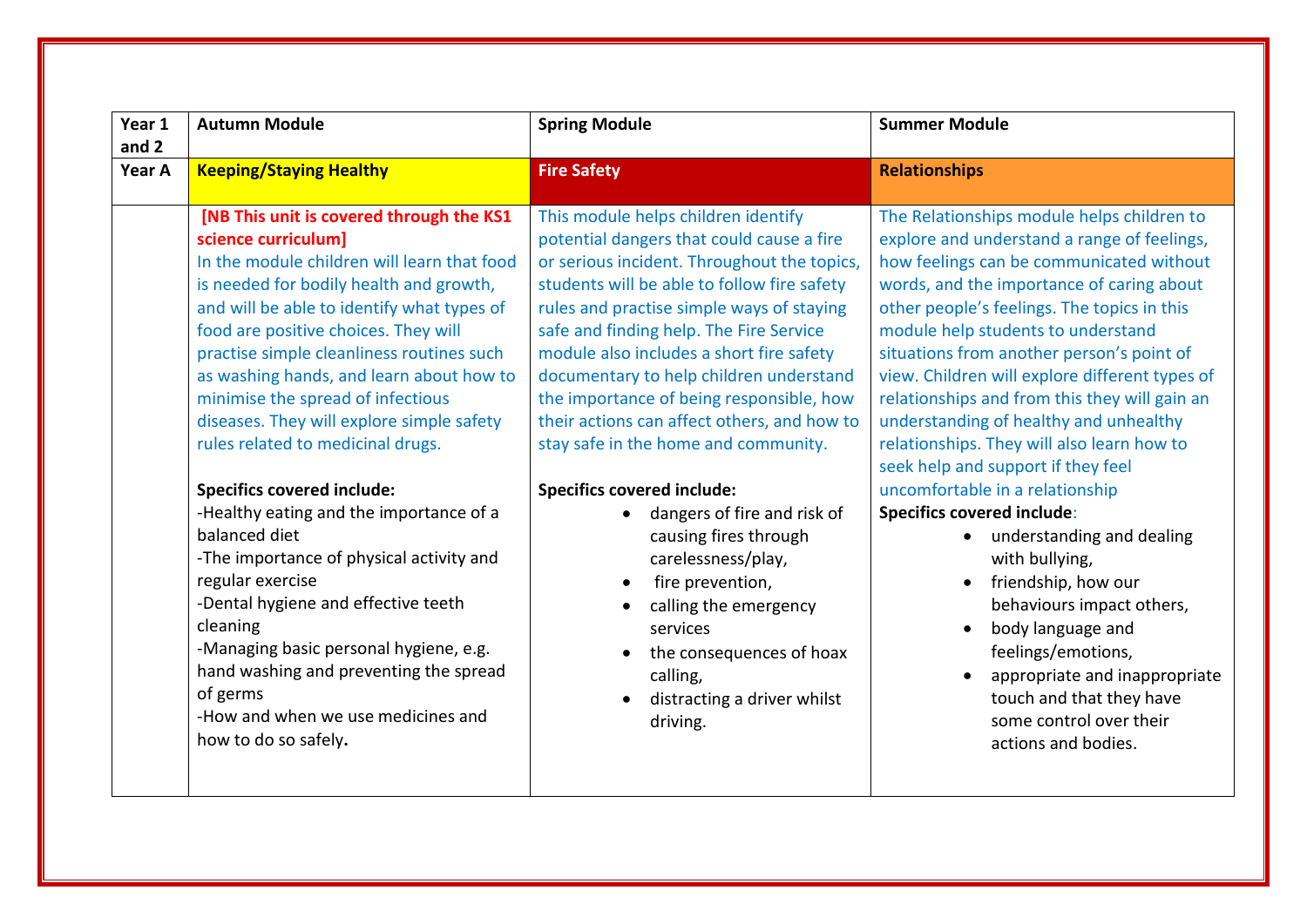| Year B | <b>Keeping/Staying Safe</b>                                                                                                                                                                                                                                                                                                                                           | <b>Being Responsible</b>                                                                                                                                                                                                                                                                                                                                                                                                                                                                                                                                                                                                                                                                                                                                                                    | <b>Feelings and Emotions</b>                                                                                                                                                                                                                                                                                                                                                                                                                                                                                                                                                                                                                                                                                                                                   |
|--------|-----------------------------------------------------------------------------------------------------------------------------------------------------------------------------------------------------------------------------------------------------------------------------------------------------------------------------------------------------------------------|---------------------------------------------------------------------------------------------------------------------------------------------------------------------------------------------------------------------------------------------------------------------------------------------------------------------------------------------------------------------------------------------------------------------------------------------------------------------------------------------------------------------------------------------------------------------------------------------------------------------------------------------------------------------------------------------------------------------------------------------------------------------------------------------|----------------------------------------------------------------------------------------------------------------------------------------------------------------------------------------------------------------------------------------------------------------------------------------------------------------------------------------------------------------------------------------------------------------------------------------------------------------------------------------------------------------------------------------------------------------------------------------------------------------------------------------------------------------------------------------------------------------------------------------------------------------|
|        | This module teaches children about the<br>potential dangers in different<br>environments. They will learn the rules for<br>and practise simple ways of keeping safe<br>and finding help.<br><b>Specifics covered include:</b><br>safety in the home<br>road safety<br>preventing accidents,<br>personal safety,<br>managing risks,<br>sun safety,<br>internet safety. | During our Being Responsible module,<br>children will be able to identify what<br>things they have learnt to do for<br>themselves, what duties they are<br>responsible for daily, and how this will<br>change as they grow. The topics offer<br>children the opportunities to learn how<br>they can help those around them and the<br>importance of taking responsibility for<br>their own actions. Children will also look<br>at how they can set goals to improve their<br>skills in an area of their choice.<br><b>Specifics covered include:</b><br>Setting goals,<br>perseverance and<br>determination,<br>preventing accidents,<br>helping someone in need,<br>$\bullet$<br>knowing who to help and<br>the risk of helping someone<br>we do not know well.<br>stealing and borrowing. | Our Feelings and Emotions module supports<br>teachers to explore mindfulness. Children<br>have the opportunity to recognise and name<br>a range of emotions and develop an<br>understanding of their physical effects,<br>distinguishing between those that feel<br>pleasant and those that feel unpleasant or<br>uncomfortable. Students will acquire a range<br>of strategies for managing<br>unpleasant/uncomfortable emotions and be<br>able to apply these in real-world scenarios.<br>This module also offers a range of relaxation<br>recordings that can be used to help children<br>manage their feelings<br><b>Specifics covered include:</b><br>Recognising and managing<br>emotions and feelings<br>including jealousy, worry,<br>anger and grief. |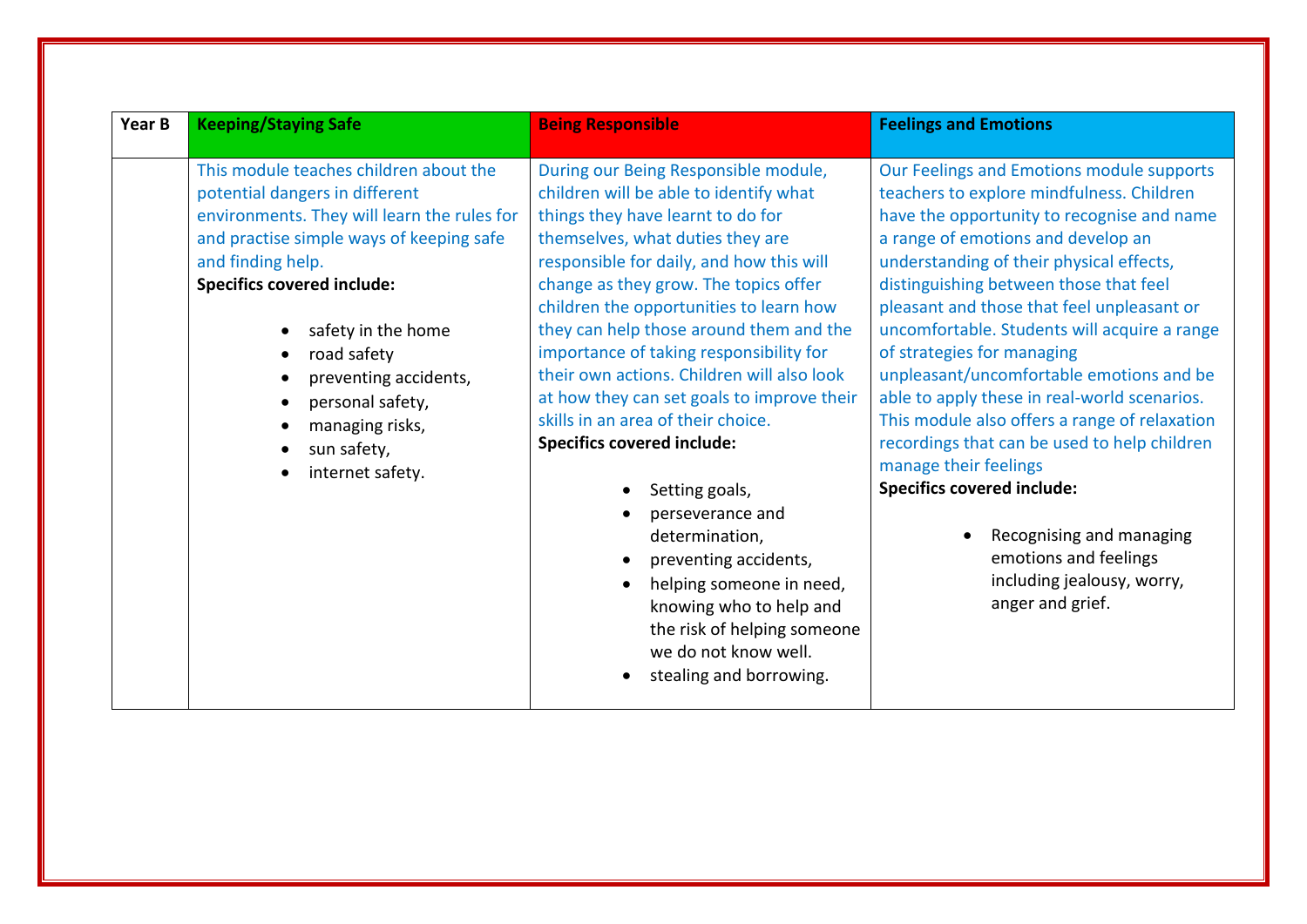#### **Through the science curriculum the children will also learn to:**

- recognise and name the main external parts of the human body
- recognise similarities and differences between themselves and others and treat others with sensitivity.
- that animals, including humans, grow and reproduce [lifecycles]
- That humans and animals can produce offspring and these grow into adults
- The needs of babies and toddlers and how our needs change as we grow.

## **Through the RE Curriculum, children will also learn:**

### **Belonging and communities:**

- to understand that they belong to various groups and communities and develop a sense of belonging.
- why families are special for caring and sharing

# **Teaching and Learning in the Early Years Foundation Stage at Maids Moreton CE School.**

In the Reception class the children will be taught Relationships Education and Health Education through the PSED and other strands of the Early Years Developmental Matters. For example, they will learn about lifecycles and how young animals grow. They will learn about how we look after babies and toddlers and their needs change as they grow. They will find out about and identify some features of living things and look closely at similarities and differences, patterns and change. They develop skills to make sensible choices, form friendships and think about relationships with others. They develop a sense of right and wrong, considering the consequences of their words and actions for themselves and others. They learn to manage their own personal hygiene and begin to recognise the importance of keeping healthy.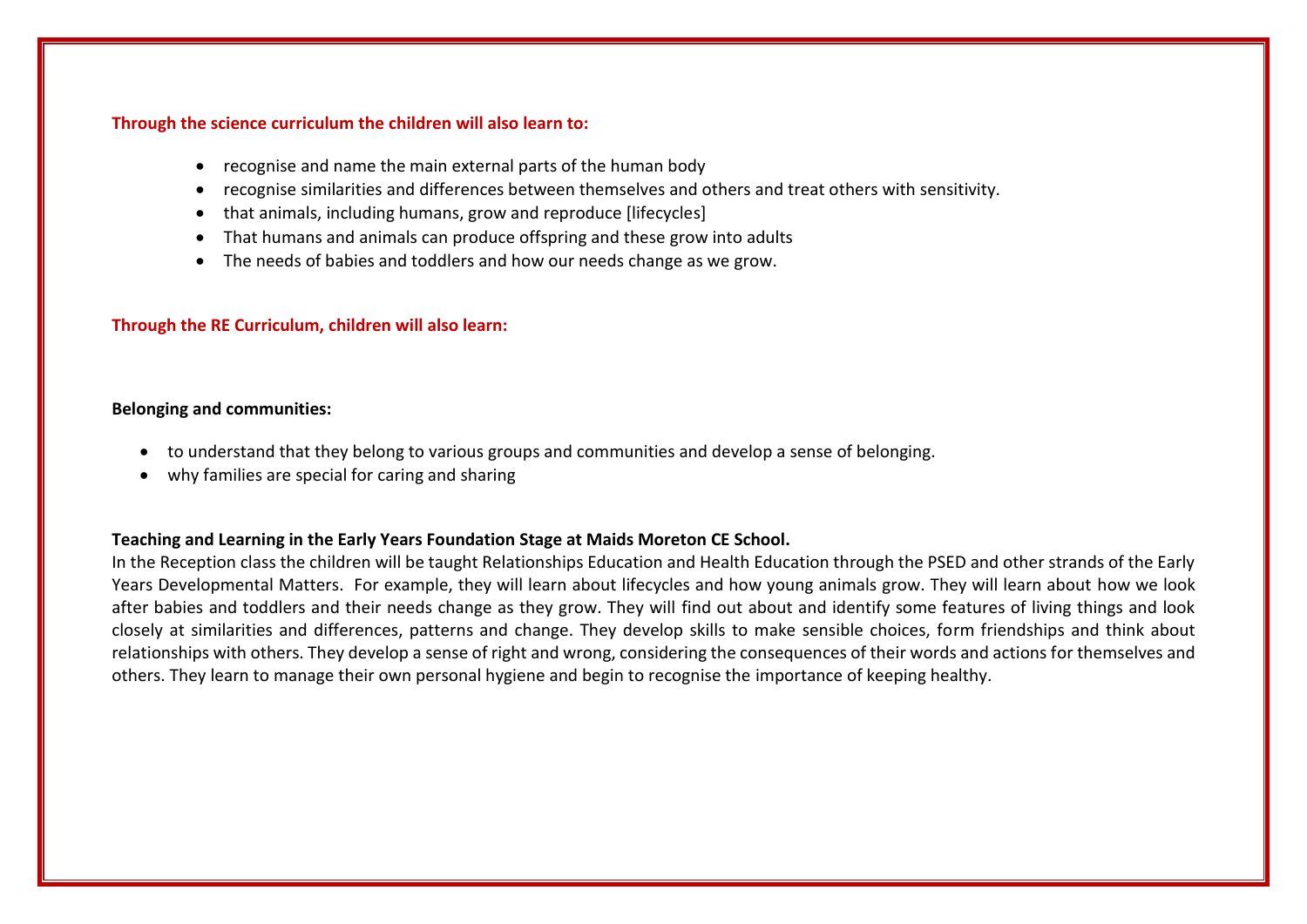| Year <sub>3</sub><br>and 4 | <b>Autumn Module</b>                                                                                                                                                                                                                                                                                                                                                                                                                                                                                                                                                                                                                                                                                                                                                                                                       | <b>Spring Module</b>                                                                                                                                                                                                                                                                                                                                                                                                                                                                                                                                                                                      | <b>Summer Module</b>                                                                                                                                                                                                                                                                                                                                                                                                                                                                                                                                                                                                                                                                                                                                         |
|----------------------------|----------------------------------------------------------------------------------------------------------------------------------------------------------------------------------------------------------------------------------------------------------------------------------------------------------------------------------------------------------------------------------------------------------------------------------------------------------------------------------------------------------------------------------------------------------------------------------------------------------------------------------------------------------------------------------------------------------------------------------------------------------------------------------------------------------------------------|-----------------------------------------------------------------------------------------------------------------------------------------------------------------------------------------------------------------------------------------------------------------------------------------------------------------------------------------------------------------------------------------------------------------------------------------------------------------------------------------------------------------------------------------------------------------------------------------------------------|--------------------------------------------------------------------------------------------------------------------------------------------------------------------------------------------------------------------------------------------------------------------------------------------------------------------------------------------------------------------------------------------------------------------------------------------------------------------------------------------------------------------------------------------------------------------------------------------------------------------------------------------------------------------------------------------------------------------------------------------------------------|
| Year A                     | <b>Hazard Watch*</b>                                                                                                                                                                                                                                                                                                                                                                                                                                                                                                                                                                                                                                                                                                                                                                                                       | <b>Computer Safety*</b>                                                                                                                                                                                                                                                                                                                                                                                                                                                                                                                                                                                   | Our World*                                                                                                                                                                                                                                                                                                                                                                                                                                                                                                                                                                                                                                                                                                                                                   |
|                            | <b>Basic First Aid [British Red Cross]</b>                                                                                                                                                                                                                                                                                                                                                                                                                                                                                                                                                                                                                                                                                                                                                                                 |                                                                                                                                                                                                                                                                                                                                                                                                                                                                                                                                                                                                           |                                                                                                                                                                                                                                                                                                                                                                                                                                                                                                                                                                                                                                                                                                                                                              |
|                            | Each year, more than two million<br>children under the age of 15 experience<br>accidents in and around the home and<br>are taken to accident and emergency<br>units. The Hazard Watch and Basic First<br>Aid module explores and identifies<br>potential dangers in different<br>environments. It teaches children about<br>hazardous items and how to prevent<br>accidents. Children are introduced to the<br>concept of risk assessing so they can<br>make informed choices to keep<br>themselves safe.<br>In the First Aid module the children will<br>learn about how to avoid accidents and<br>how to give First Aid in different<br>situations including<br>Choking, burns, bleeds,<br>$\bullet$<br>unconsciousness, asthma<br>attacks, broken bones.<br>They will also learn how to summon help<br>in an emergency. | Our Computer Safety module helps children<br>to understand the golden rules for staying<br>safe online, how their online activity can<br>affect others, and how to identify other<br>positive and negative aspects of using<br>technology. They will explore the potential<br>outcomes for online bullying, sharing<br>images, and making friends online with<br>people who they do not know. They will<br>also be introduced to a supporting network<br>of helpful organisations.<br><b>Specifics covered include:</b><br><b>Online Bullying</b><br><b>Image Sharing</b><br><b>Making Friends Online</b> | This module helps children explore the living<br>world through the following 4 themes:<br>Growing in our world<br>Living in our world<br>Working in our world<br>Looking after our world.<br><b>Specifics covered include:</b><br>Learning about how to keep your<br>money safe and different ways we<br>can receive money<br>Identifying the skills you made need<br>in a future job or career<br>Looking after our planet<br>Looking after living things<br>Using the terms reduce, reuse, recycle<br>Understanding how we can reduce<br>our carbon footprint and the amount<br>of water and electricity we use.<br>Understanding the needs of a baby<br>Recognising what you can do for<br>yourself a you get older.<br>Recognising the ways families are |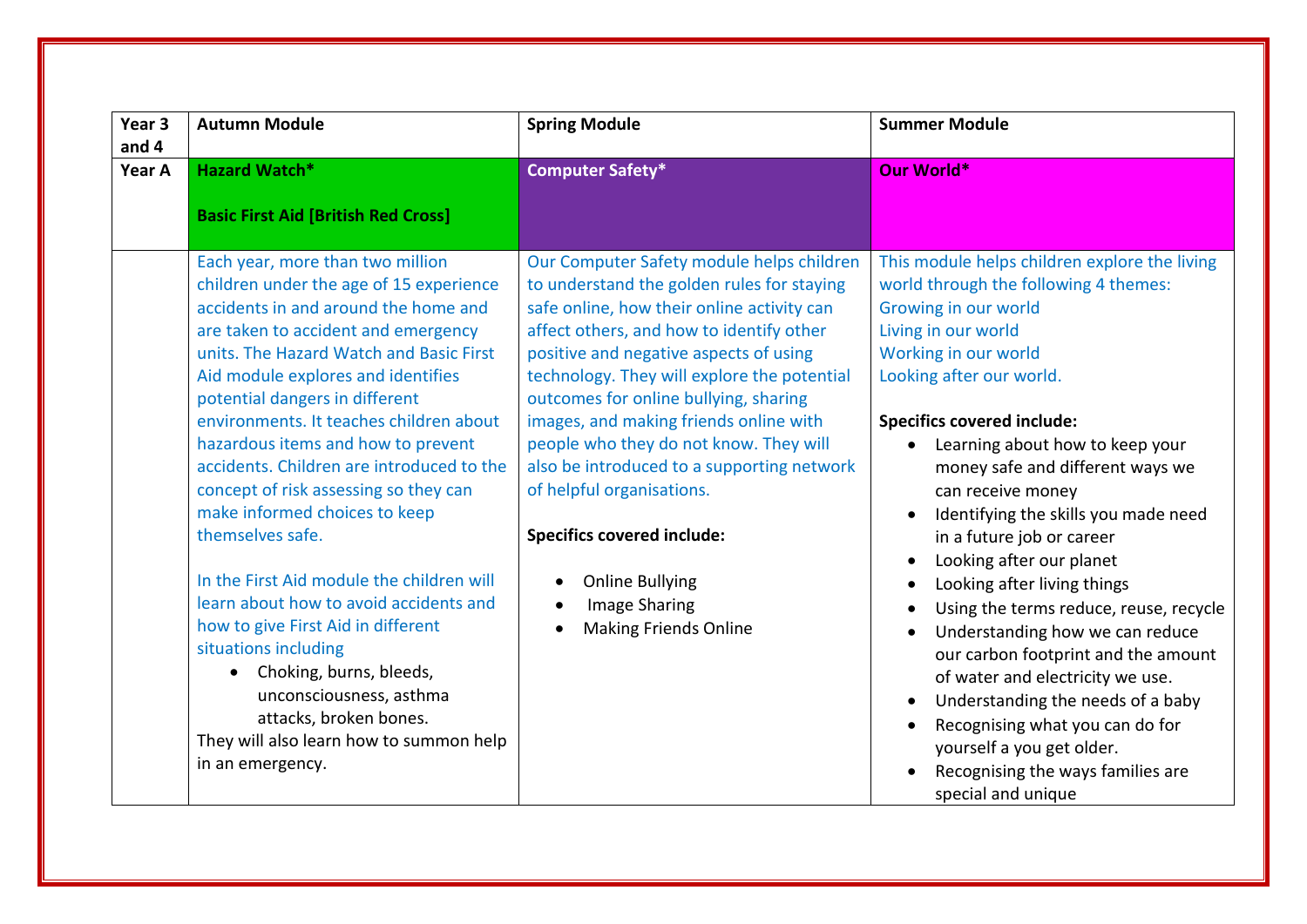| Year <sub>3</sub><br>and 4 | <b>Autumn Module</b>                                                                                                                                                                                                                                                                                                                                                                                                                                                                                                                                                                                                                                                                                                                                                                                                                                                                                   | <b>Spring Module</b>                                                                                                                                                                                                                                                                                                                                                                                                                                                                                                                                                                                                                                                                                                                                                                                                                              | <b>Summer Module</b>                                                                                                                                                                                                                                                                                                                                                                                                                                                                                                                                                                                                                                                                                                                                                                                                                           |
|----------------------------|--------------------------------------------------------------------------------------------------------------------------------------------------------------------------------------------------------------------------------------------------------------------------------------------------------------------------------------------------------------------------------------------------------------------------------------------------------------------------------------------------------------------------------------------------------------------------------------------------------------------------------------------------------------------------------------------------------------------------------------------------------------------------------------------------------------------------------------------------------------------------------------------------------|---------------------------------------------------------------------------------------------------------------------------------------------------------------------------------------------------------------------------------------------------------------------------------------------------------------------------------------------------------------------------------------------------------------------------------------------------------------------------------------------------------------------------------------------------------------------------------------------------------------------------------------------------------------------------------------------------------------------------------------------------------------------------------------------------------------------------------------------------|------------------------------------------------------------------------------------------------------------------------------------------------------------------------------------------------------------------------------------------------------------------------------------------------------------------------------------------------------------------------------------------------------------------------------------------------------------------------------------------------------------------------------------------------------------------------------------------------------------------------------------------------------------------------------------------------------------------------------------------------------------------------------------------------------------------------------------------------|
| Year A                     | <b>Keeping/Staying Safe</b>                                                                                                                                                                                                                                                                                                                                                                                                                                                                                                                                                                                                                                                                                                                                                                                                                                                                            | <b>Being Responsible</b>                                                                                                                                                                                                                                                                                                                                                                                                                                                                                                                                                                                                                                                                                                                                                                                                                          | <b>Feelings and emotions</b>                                                                                                                                                                                                                                                                                                                                                                                                                                                                                                                                                                                                                                                                                                                                                                                                                   |
|                            | Building on the KS1 Keeping/Staying Safe<br>module, this module continues to<br>support pupils in identifying ways of<br>keeping themselves and others safe.<br>Children will deepen their understanding<br>of the impact and consequences that can<br>happen as a result of their actions,<br>exploring areas such as peer pressure.<br>Children will have the opportunity to<br>create their own documentaries, learn<br>how to risk assess, recognise danger and<br>warning signs, and further their<br>understanding of the dangers that<br>surround them.<br><b>Specifics include:</b><br>• Cycle Safety [looking at<br>distractions on the road and how<br>our actions can cause others<br>harm]<br>Peer Pressure [how we can be<br>influenced and pressured to<br>make unsafe choices].<br>Water Safety [trespassing and the<br>$\bullet$<br>dangers of swimming in open or<br>unknown waters]. | This module helps children to develop a<br>deeper understanding of being responsible<br>for themselves and how their actions can<br>affect those around them. Throughout the<br>topic, the children explore a range of<br>situations that they may face now and in<br>the future, which helps them to gain an<br>understanding of how behaviour can be<br>considerate, sensible, and responsible. They<br>will also have the opportunity to create<br>their own documentaries to teach younger<br>children about being responsible.<br><b>Specifics include:</b><br>Coming Home on Time [looking at<br>rules and guidelines children may<br>have to follow]<br>Looking Out for Others [the<br>$\bullet$<br>responsibility we have if we witness<br>someone being bullied].<br>Stealing [taking something from a<br>family member without asking]. | Building on the KS1 Feelings and Emotions<br>module, this module allows children to<br>explore their own feelings further, as well as<br>the feelings of those around them. Within<br>the topics, there are many opportunities to<br>help pupils gain the skills to manage their<br>emotions positively and to understand how<br>and where to seek help if needed. This<br>module also offers a range of relaxation<br>recordings. Children will create their own<br>documentaries about feelings and emotions.<br><b>Specifics include:</b><br>Jealousy [how the feeling of jealousy<br>can arise when someone new is<br>introduced to a friendship group].<br>Anger [the ways in which we can<br>manage our emotions when we are<br>unable to do something we wanted]<br>Worry [feelings a child can experience<br>when faced with changes]. |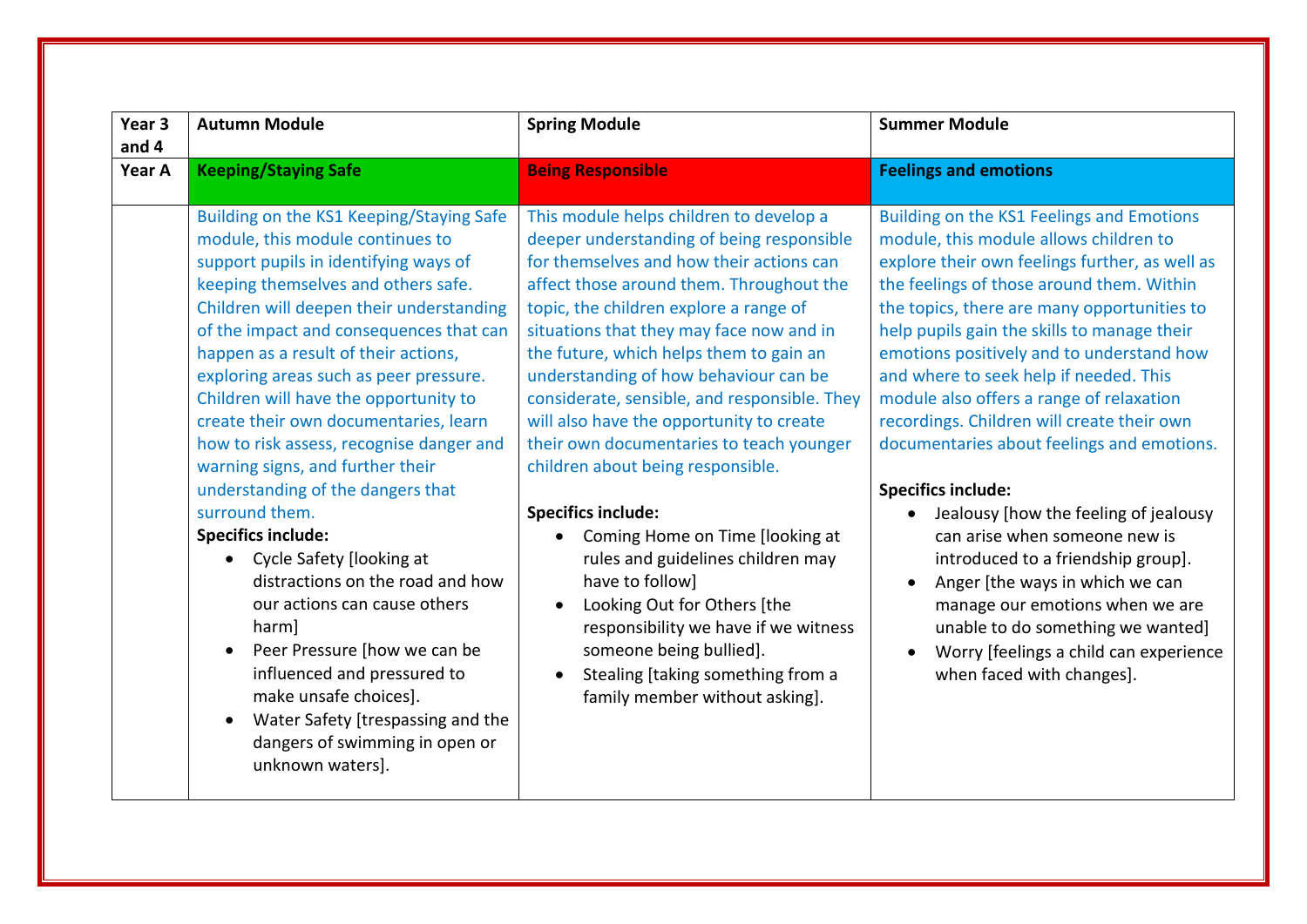| Year 5<br>and 6 | <b>Autumn Module</b>                                                                                                                                                                                                                                                                                                                                                                                                                                                                                                                                                                                                                                | <b>Spring Module</b>                                                                                                                                                                                                                                                                                                                                                                                                                                                                                                                                                                                                                                                                                                                                              | <b>Summer Module</b>                                                                                                                                                                                                                                                                                                                                                                                                                                                                                                                                                                                                                                                                                                                                                                    |
|-----------------|-----------------------------------------------------------------------------------------------------------------------------------------------------------------------------------------------------------------------------------------------------------------------------------------------------------------------------------------------------------------------------------------------------------------------------------------------------------------------------------------------------------------------------------------------------------------------------------------------------------------------------------------------------|-------------------------------------------------------------------------------------------------------------------------------------------------------------------------------------------------------------------------------------------------------------------------------------------------------------------------------------------------------------------------------------------------------------------------------------------------------------------------------------------------------------------------------------------------------------------------------------------------------------------------------------------------------------------------------------------------------------------------------------------------------------------|-----------------------------------------------------------------------------------------------------------------------------------------------------------------------------------------------------------------------------------------------------------------------------------------------------------------------------------------------------------------------------------------------------------------------------------------------------------------------------------------------------------------------------------------------------------------------------------------------------------------------------------------------------------------------------------------------------------------------------------------------------------------------------------------|
| Year A          | <b>Keeping/Staying Healthy</b>                                                                                                                                                                                                                                                                                                                                                                                                                                                                                                                                                                                                                      | <b>Computer Safety</b>                                                                                                                                                                                                                                                                                                                                                                                                                                                                                                                                                                                                                                                                                                                                            | <b>Growing and Changing [match to</b><br>science term]                                                                                                                                                                                                                                                                                                                                                                                                                                                                                                                                                                                                                                                                                                                                  |
|                 | This module encourages children to<br>research and gain more knowledge<br>about healthy and unhealthy food<br>choices, balanced diets and how our<br>food choices affect our bodies. They will<br>learn about healthy lifestyle choices and<br>the potential dangers of experimenting<br>with cigarettes and alcohol.<br><b>Specifics include:</b><br>Healthy Living [looking at how<br>certain types of food can affect<br>our performance in a sports<br>event]<br>Smoking [how someone can feel<br>$\bullet$<br>pressured in to smoking].<br>Alcohol [the dangers of alcohol<br>and how people can be affected<br>by alcohol in different ways]. | This module enables the children to deepen<br>their understanding of the negative and<br>positive aspects of using computers and<br>being online, including laws that have been<br>created to protect us. Throughout this<br>module, children will gain the skills and<br>knowledge to enable them to cope in the<br>media generation. Pupils will also have the<br>opportunity to create their own<br>documentaries on computer safety.<br><b>Specifics include:</b><br>Online Bullying [the actions we can<br>take if we feel like we are being<br>bullied online].<br>Image Sharing [how we can be<br>pressured in to sending images and<br>how to manage this].<br>Making Friends Online [the dangers<br>of meeting people we have only<br>spoken to online]. | This module covers the expected<br>statutory content for Sex and<br>Relationships Education. Children will<br>have the opportunity to look at how we<br>change and grow, including how we<br>grow at different rates. Children will look<br>at healthy and unhealthy relationships<br>and what to do if they feel worried. This<br>module also includes informative<br>animations on puberty and conception.<br><b>Specifics include:</b><br>Appropriate Touch<br>(Relationships) This explores the<br>difficult subject of how<br>relationships can be unhealthy or<br>uncomfortable.<br>Puberty [this looks at the<br>different changes boys and girls<br>go through during puberty].<br>Conception [this looks at how a<br>baby is conceived and the various<br>stages of pregnancy. |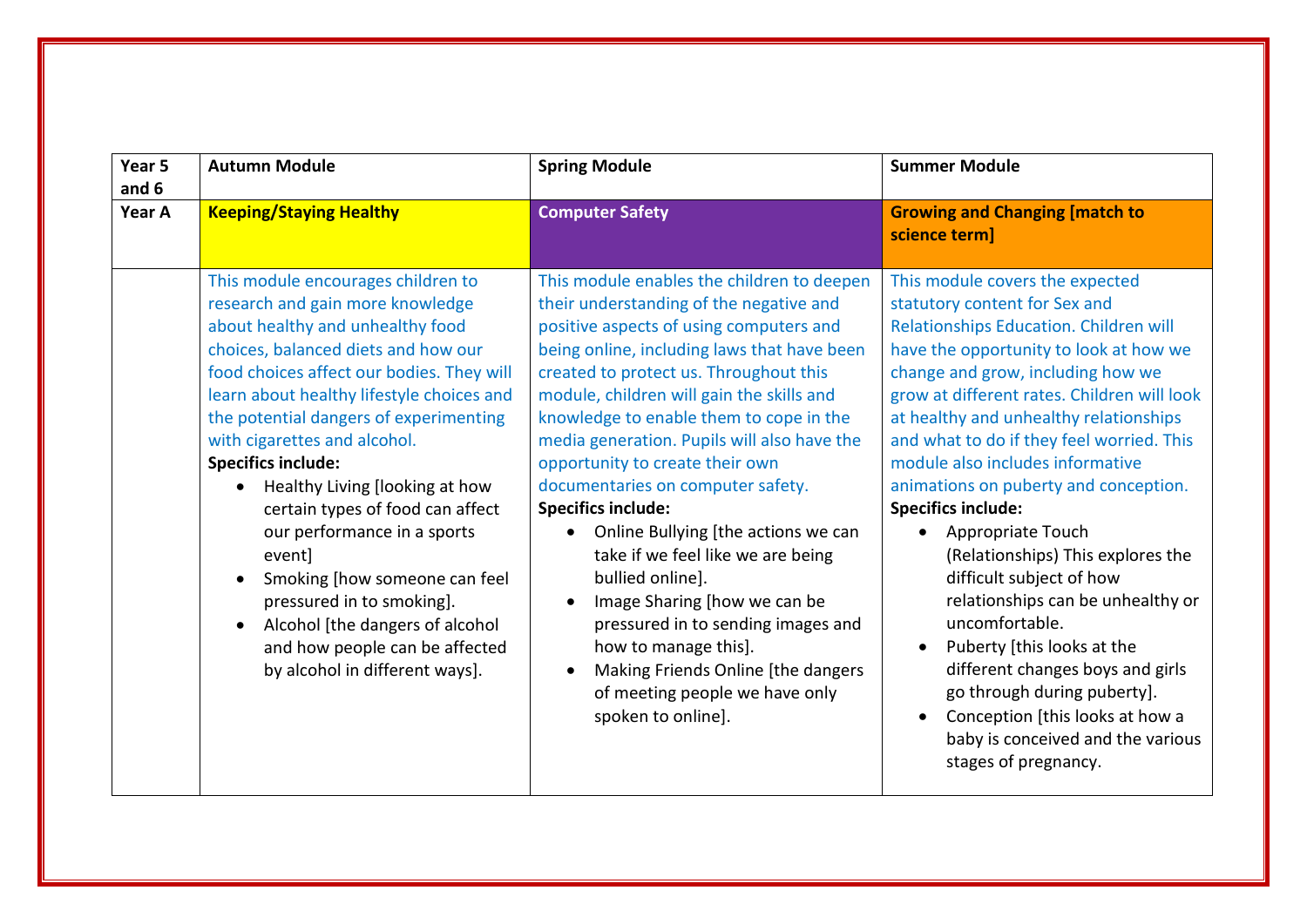| Year 5<br>and 6 | <b>Autumn Module</b>                                                                                                                                                                                                                                                                                                                                                                                                                                                                                                                                                                                                                                                                                                                                                                                                                                                    | <b>Spring Module</b>                                                                                                                                                                                                                                                                                                                                                                                                                                                                                                                                                                                                                                                                                                                                                                                                                                                                                                                              | <b>Summer Module</b>                                                                                                                                                                                                                                                                                                                                                                                                                                                                                                                                                                                                                                                                                                                                                                                 |
|-----------------|-------------------------------------------------------------------------------------------------------------------------------------------------------------------------------------------------------------------------------------------------------------------------------------------------------------------------------------------------------------------------------------------------------------------------------------------------------------------------------------------------------------------------------------------------------------------------------------------------------------------------------------------------------------------------------------------------------------------------------------------------------------------------------------------------------------------------------------------------------------------------|---------------------------------------------------------------------------------------------------------------------------------------------------------------------------------------------------------------------------------------------------------------------------------------------------------------------------------------------------------------------------------------------------------------------------------------------------------------------------------------------------------------------------------------------------------------------------------------------------------------------------------------------------------------------------------------------------------------------------------------------------------------------------------------------------------------------------------------------------------------------------------------------------------------------------------------------------|------------------------------------------------------------------------------------------------------------------------------------------------------------------------------------------------------------------------------------------------------------------------------------------------------------------------------------------------------------------------------------------------------------------------------------------------------------------------------------------------------------------------------------------------------------------------------------------------------------------------------------------------------------------------------------------------------------------------------------------------------------------------------------------------------|
| Year B          | <b>The Working world</b>                                                                                                                                                                                                                                                                                                                                                                                                                                                                                                                                                                                                                                                                                                                                                                                                                                                | A World Without Judgement                                                                                                                                                                                                                                                                                                                                                                                                                                                                                                                                                                                                                                                                                                                                                                                                                                                                                                                         | Looking after our environment / climate<br>change-Enough for everyone-Geography<br>unit                                                                                                                                                                                                                                                                                                                                                                                                                                                                                                                                                                                                                                                                                                              |
|                 | The Working World module supports<br>children's understanding of the world<br>around them, and introduces them to<br>why and how we pay taxes and how<br>these contribute to the services that look<br>after us. Pupil will gain an understanding<br>of how they can contribute to their<br>families and communities now and in the<br>future. Throughout the topic, children<br>will explore many areas including<br>enterprise skills, budgeting, and price<br>comparisons.<br><b>Specifics include:</b><br>Chores at Home [this explores the<br>$\bullet$<br>responsibilities that children may<br>have now and in the future.<br>Enterprise [This looks at how<br>children can help pay for items<br>they would like].<br>In-App Purchases [This provides<br>$\bullet$<br>a subtle introduction to debt and<br>looks at paying for items through<br>apps or games]. | This module supports children in exploring<br>and celebrating the diverse world in which<br>we live. Pupils will have the opportunity to<br>research British values and the laws that<br>exist to protect us. This module helps<br>children to focus on people's strengths,<br>celebrate differences, and understand that<br>everyone has the right to live the life they<br>choose as long as they are not hurting<br>others. The topics look at discriminating<br>against others due to disability, same sex<br>marriage, and differences within religion.<br><b>Specifics include:</b><br><b>Breaking Down Barriers [This</b><br>explores removing barriers and<br>supporting those who have physical<br>disabilities.<br>Inclusion and Acceptance [This<br>$\bullet$<br>explores the topic of a child having<br>same sex parents].<br>British Values [This looks at how we<br>can be inclusive and ensure<br>everyone's beliefs and needs are | [Cross curricular geography]<br>In this unit, children will think about the<br>needs of a settlement, and the needs of<br>the planet as a whole. They will find out<br>where resource such as power and food<br>come from, and look at ways in which<br>natural resources can be conserved.<br>After discussing the idea of a carbon<br>footprint, children will have the chance<br>to consider how their actions impact on<br>others around the world, and to think<br>about the changes that they could make<br>to try to ensure that natural resources<br>are shared so there is enough for<br>everyone.<br><b>Specifics include:</b><br>Where does our power come<br>from?<br>Where does our food come from?<br>Renewable or non-renewable?<br>What do we need?<br>Is there enough for everyone? |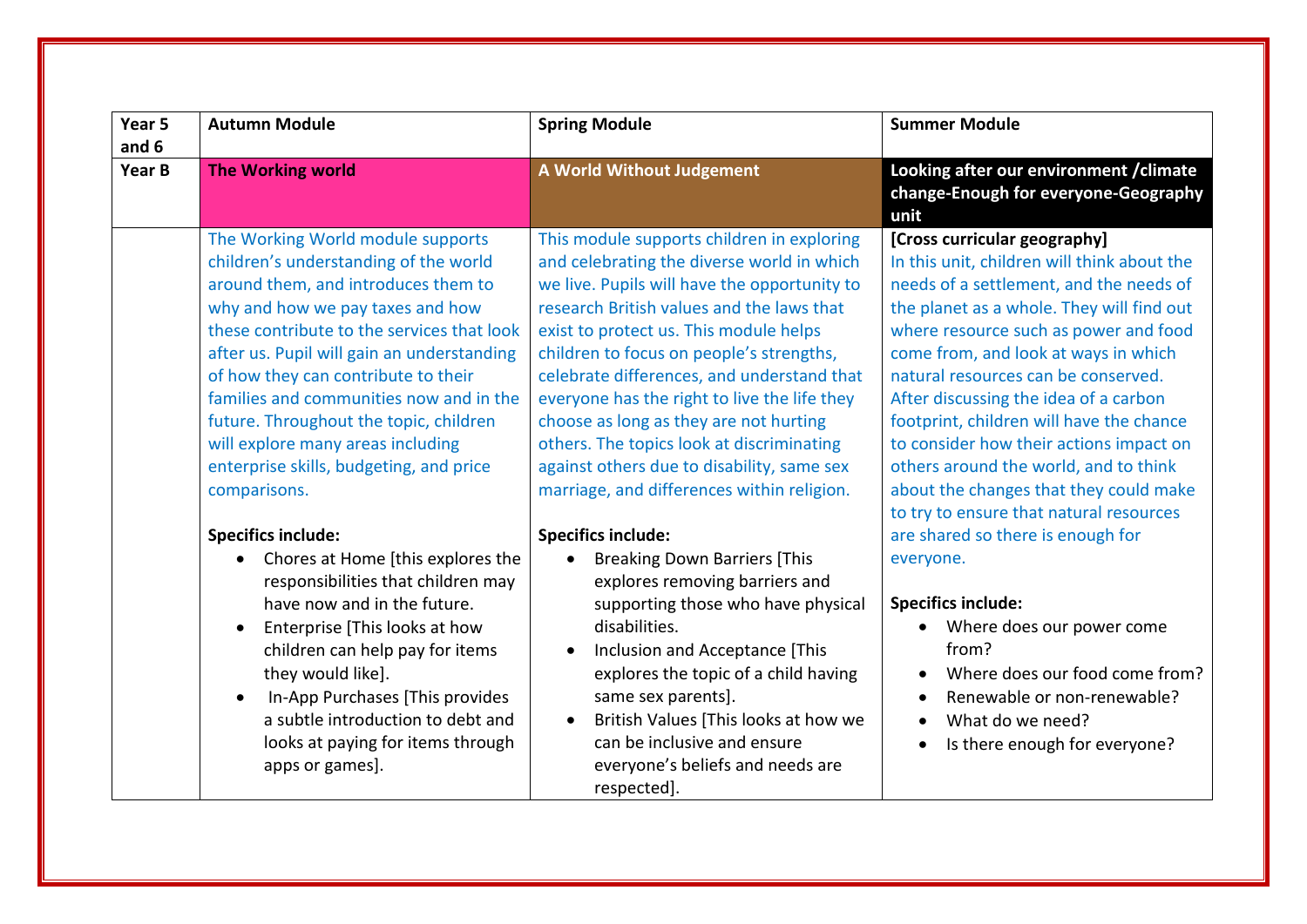#### **Appendix 2**

#### **Language and Ground Rules in Lessons**

Teachers will show sensitivity, dealing honestly with issues, answering appropriate questions and offering support where necessary.

All staff teaching PSHE will set ground rules in their classes. For example:

- no one (teacher or pupil) will have to answer a personal question
- no one will be forced to take part in a discussion
- the only language used will be easily understood and acceptable to everyone in the class
- only the correct names for body parts will be used
- meanings of words will be explained in a factual way.

Occasionally, issues and questions may arise spontaneously in PSHE lessons or at other times during the school day. Questions will always be answered honestly, taking into account the age and developmental level of the pupils. This is not considered to be part of the planned curriculum and parents or carers cannot withdraw pupils in these circumstances.

We have a variety of strategies for dealing with difficult questions. For example:

- if a question is too explicit, the teacher will attend to it later, on an individual basis and a decision will be taken whether or not to include/inform the child's parents/carers;
- if a child makes a disclosure that causes the teacher concern then they should follow child protection procedures set out in the School's Child Protection Policy.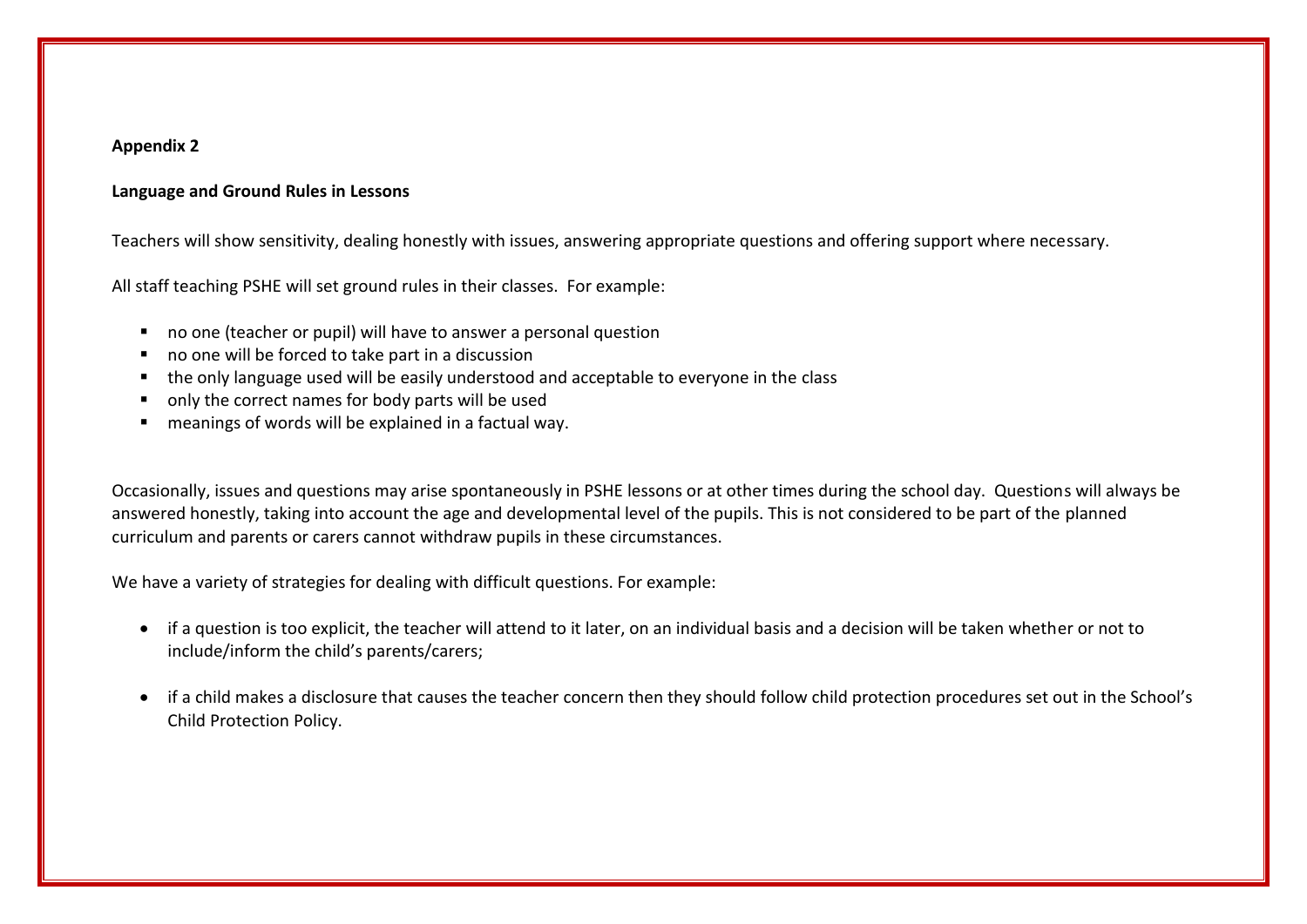# **Confidentiality**

The following is of specific importance to the school's Relationships Education and Health Education programme;

- o Reassuring pupils that their best interests will be maintained
- o Encouraging pupils to talk to their parents or carers and giving them support to do so
- o Ensuring that pupils know that teachers cannot offer or guarantee them unconditional confidentiality, for example in the event of disclosures made
- o If abuse is suspected teachers must follow the school's Child Protection procedures. (see Child Protection Policy)
- o In a classroom situation, health professionals will follow the school's Confidentiality Policy.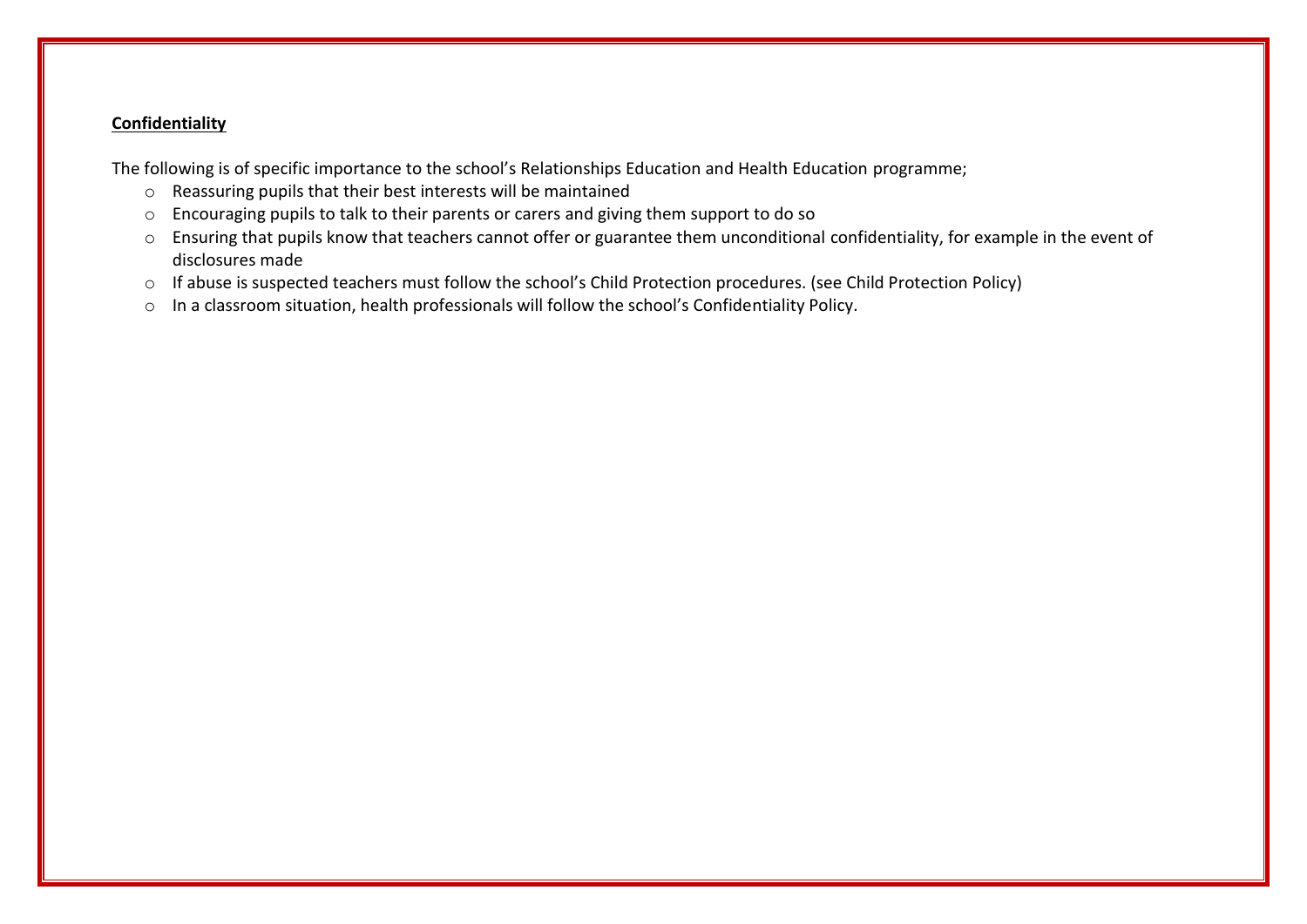#### **Appendix 3**

#### **DEF information from statutory guidance**

By the end of Primary School, the DFE statutory guidance sets out the following requirements

### **Relationships Education:**

#### **Families and people who care for me.**

#### **Pupils should know**

• that families are important for children growing up because they can give love, security and stability.

• the characteristics of healthy family life, commitment to each other, including in times of difficulty, protection and care for children and other family members, the importance of spending time together and sharing each other's lives.

• that others' families, either in school or in the wider world, sometimes look different from their family, but that they should respect those differences and know that other children's families are also characterised by love and care.

• that stable, caring relationships, which may be of different types, are at the heart of happy families, and are important for children's security as they grow up.

• that marriage represents a formal and legally recognised commitment of two people to each other which is intended to be lifelong. [Marriage in England and Wales is available to both opposite sex and same sex couples. The Marriage (Same Sex Couples) Act 2013 extended marriage to same sex couples in England and Wales. The ceremony through which a couple get married may be civil or religious].

• how to recognise if family relationships are making them feel unhappy or unsafe, and how to seek help or advice from others if needed.

# **Caring friendships**

# **Pupils should know**

• how important friendships are in making us feel happy and secure, and how people choose and make friends.

• the characteristics of friendships, including mutual respect, truthfulness, trustworthiness, loyalty, kindness, generosity, trust, sharing interests and experiences and support with problems and difficulties.

• that healthy friendships are positive and welcoming towards others, and do not make others feel lonely or excluded.

• that most friendships have ups and downs, and that these can often be worked through so that the friendship is repaired or even strengthened, and that resorting to violence is never right.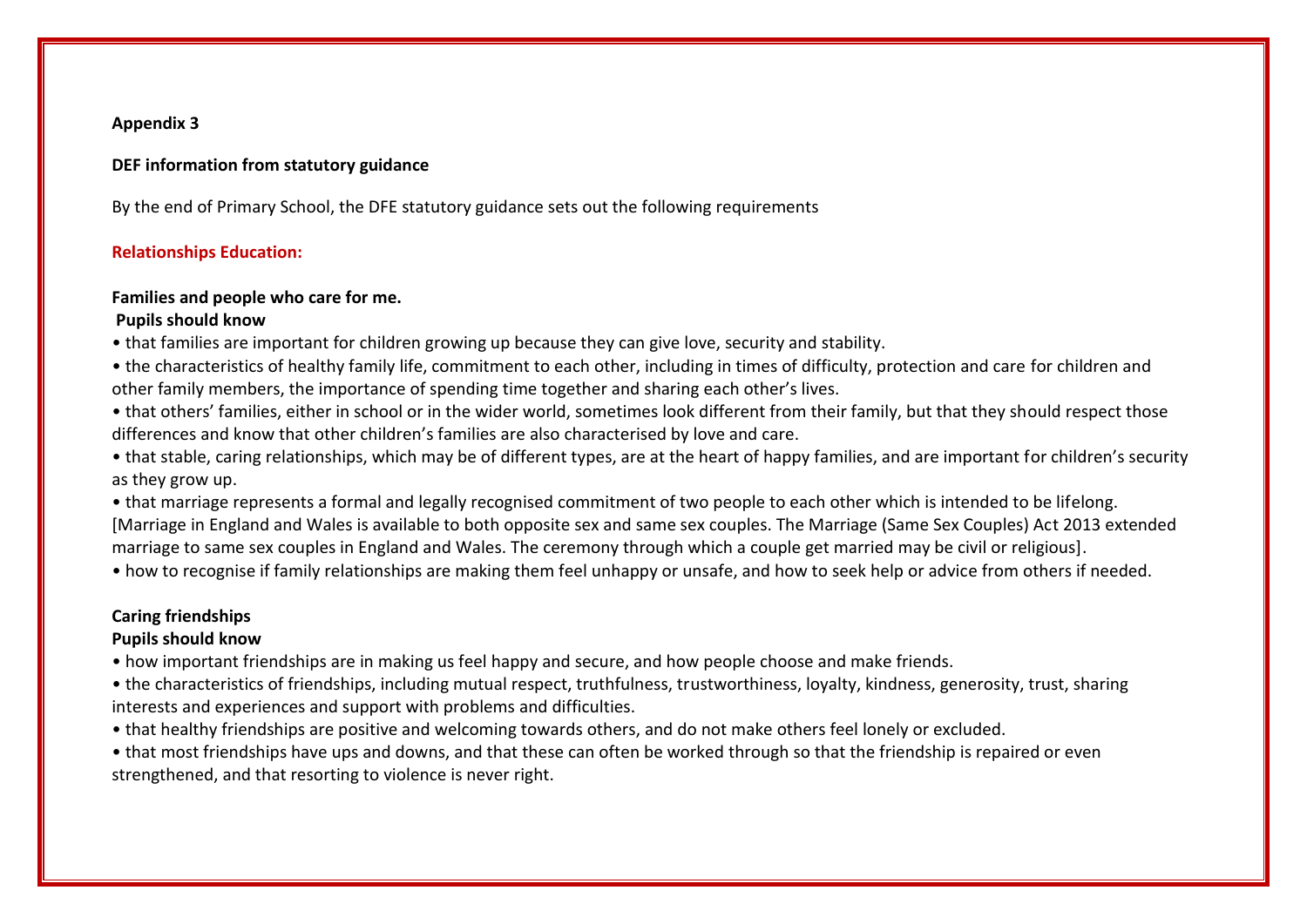• how to recognise who to trust and who not to trust, how to judge when a friendship is making them feel unhappy or uncomfortable, managing conflict, how to manage these situations and how to seek help or advice from others, if needed.

# **Respectful relationships**

# **Pupils should know**

• the importance of respecting others, even when they are very different from them (for example, physically, in character, personality or backgrounds), or make different choices or have different preferences or beliefs.

- practical steps they can take in a range of different contexts to improve or support respectful relationships.
- the conventions of courtesy and manners.
- the importance of self-respect and how this links to their own happiness.
- that in school and in wider society they can expect to be treated with respect by others, and that in turn they should show due respect to others, including those in positions of authority.
- about different types of bullying (including cyberbullying), the impact of bullying, responsibilities of bystanders (primarily reporting bullying to an adult) and how to get help.
- what a stereotype is, and how stereotypes can be unfair, negative or destructive.
- the importance of permission-seeking and giving in relationships with friends, peers and adults.

# **Online relationships**

# **Pupils should know**

- that people sometimes behave differently online, including by pretending to be someone they are not.
- that the same principles apply to online relationships as to face-toface relationships, including the importance of respect for others online including when we are anonymous. • the rules and principles for keeping safe online, how to recognise risks, harmful content and contact, and how to report them.

• how to critically consider their online friendships and sources of information including awareness of the risks associated with people they have never met.

• how information and data is shared and used online.

# **Being safe**

# **Pupils should know**

• what sorts of boundaries are appropriate in friendships with peers and others (including in a digital context).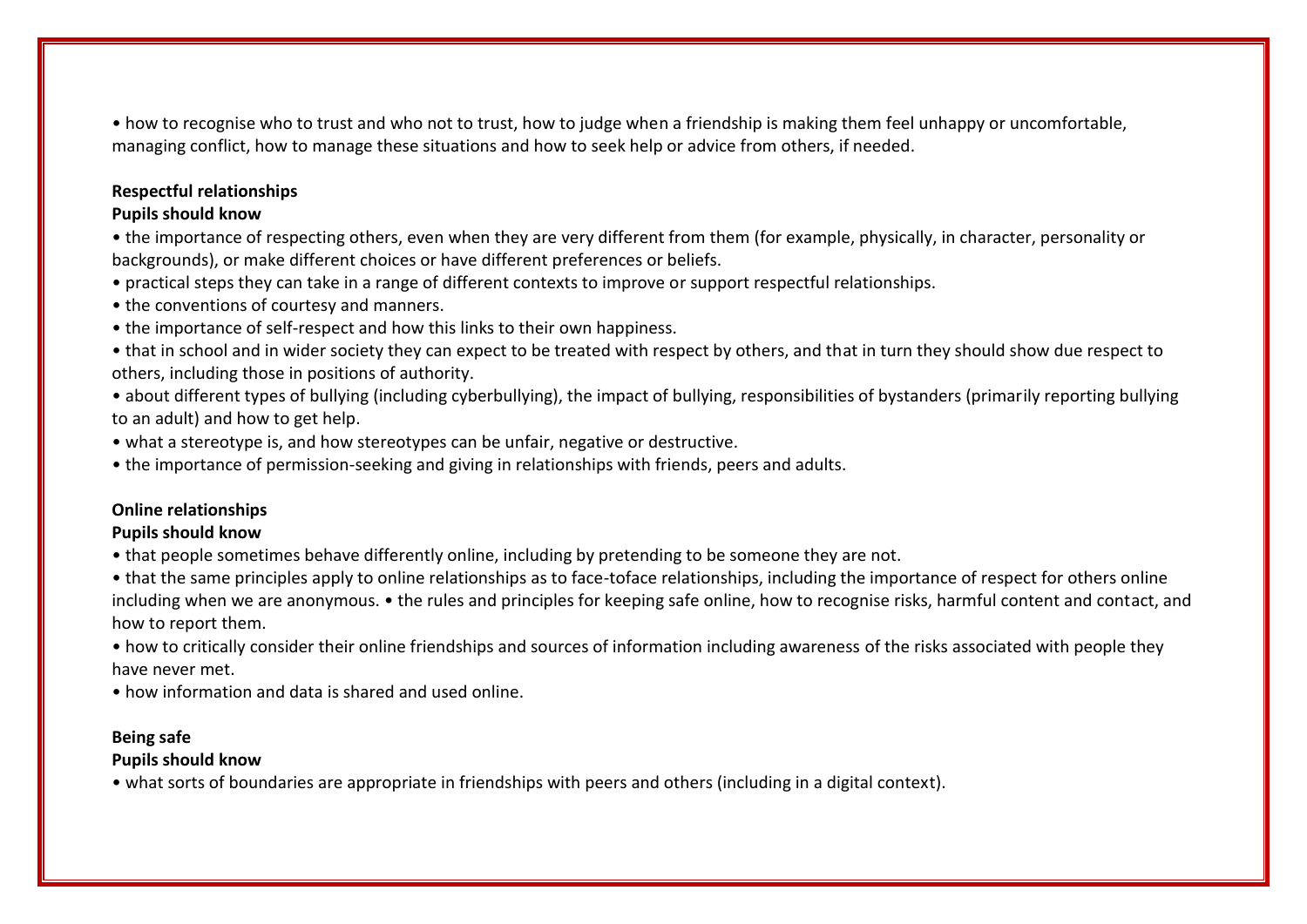• about the concept of privacy and the implications of it for both children and adults; including that it is not always right to keep secrets if they relate to being safe.

- that each person's body belongs to them, and the differences between appropriate and inappropriate or unsafe physical, and other, contact.
- how to respond safely and appropriately to adults they may encounter (in all contexts, including online) whom they do not know.
- how to recognise and report feelings of being unsafe or feeling bad about any adult.
- how to ask for advice or help for themselves or others, and to keep trying until they are heard.

• how to report concerns or abuse, and the vocabulary and confidence needed to do so. • where to get advice e.g. family, school and/or other sources.

# **Health Education:**

**By the end of primary school** the DFE statutory guidance sets out the following requirements**:**

# **Mental wellbeing: Pupils should know**

- that mental wellbeing is a normal part of daily life, in the same way as physical health.
- that there is a normal range of emotions (e.g. happiness, sadness, anger, fear, surprise, nervousness) and scale of emotions that all humans experience in relation to different experiences and situations.
- how to recognise and talk about their emotions, including having a varied vocabulary of words to use when talking about their own and others' feelings.
- how to judge whether what they are feeling and how they are behaving is appropriate and proportionate.
- the benefits of physical exercise, time outdoors, community participation, voluntary and service-based activity on mental wellbeing and happiness.
- simple self-care techniques, including the importance of rest, time spent with friends and family and the benefits of hobbies and interests.
- isolation and loneliness can affect children and that it is very important for children to discuss their feelings with an adult and seek support.
- that bullying (including cyberbullying) has a negative and often lasting impact on mental wellbeing.
- where and how to seek support (including recognising the triggers for seeking support), including whom in school they should speak to if they are worried about their own or someone else's mental wellbeing or ability to control their emotions (including issues arising online).

• it is common for people to experience mental ill health. For many people who do, the problems can be resolved if the right support is made available, especially if accessed early enough.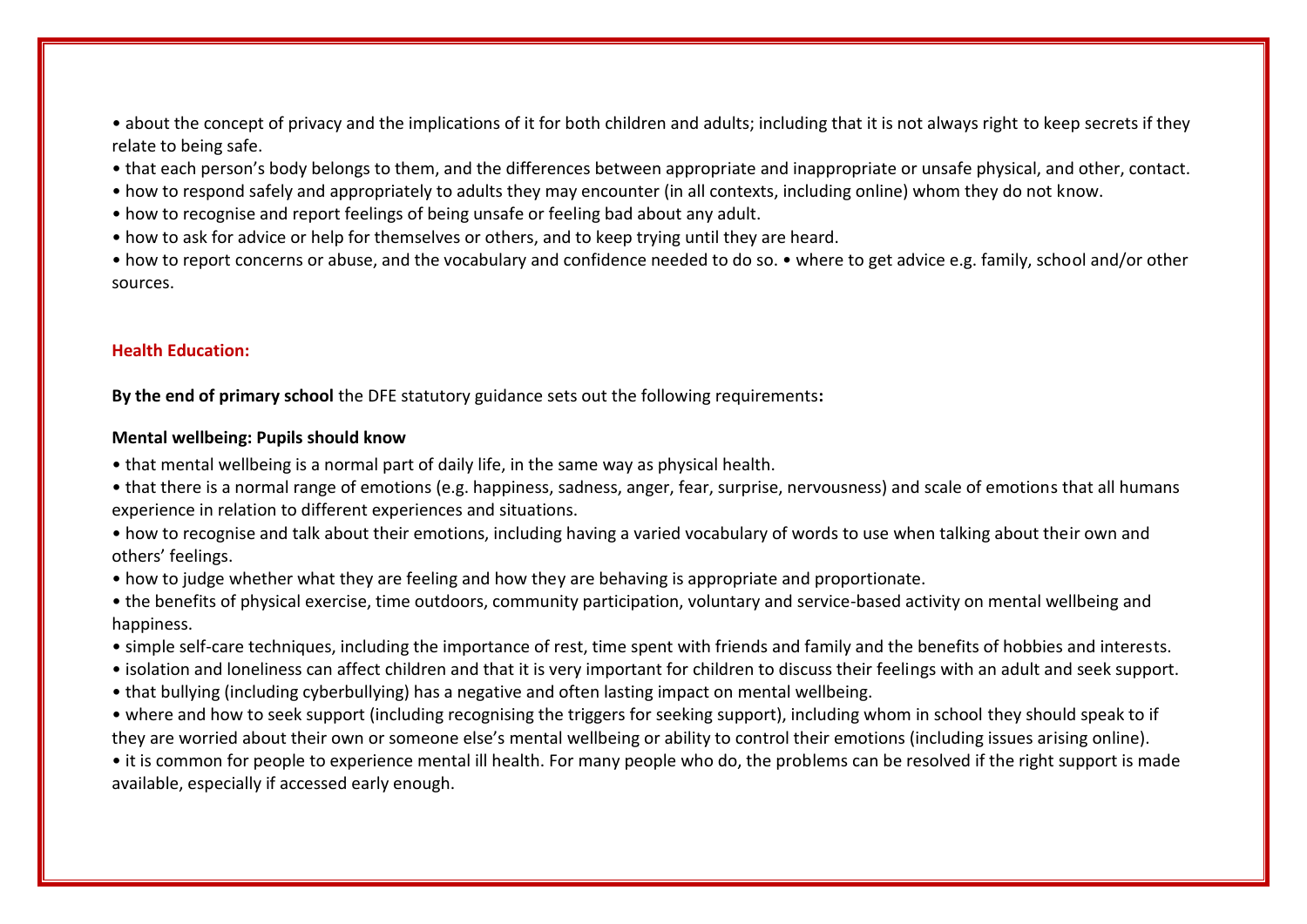### **Internet safety and harms Pupils should know**

• that for most people the internet is an integral part of life and has many benefits.

• about the benefits of rationing time spent online, the risks of excessive time spent on electronic devices and the impact of positive and negative content online on their own and others' mental and physical wellbeing.

• how to consider the effect of their online actions on others and know how to recognise and display respectful behaviour online and the importance of keeping personal information private.

• why social media, some computer games and online gaming, for example, are age restricted.

• that the internet can also be a negative place where online abuse, trolling, bullying and harassment can take place, which can have a negative impact on mental health.

• how to be a discerning consumer of information online including understanding that information, including that from search engines, is ranked, selected and targeted.

• where and how to report concerns and get support with issues online.

# **Physical health and fitness**

# **Pupils should know**

• the characteristics and mental and physical benefits of an active lifestyle.

- the importance of building regular exercise into daily and weekly routines and how to achieve this; for example walking or cycling to school, a daily active mile or other forms of regular, vigorous exercise.
- the risks associated with an inactive lifestyle (including obesity).

• how and when to seek support including which adults to speak to in school if they are worried about their health. Healthy eating Pupils should know

- what constitutes a healthy diet (including understanding calories and other nutritional content).
- the principles of planning and preparing a range of healthy meals.
- the characteristics of a poor diet and risks associated with unhealthy eating (including, for example, obesity and tooth decay) and other behaviours (e.g. the impact of alcohol on diet or health). Drugs, alcohol and tobacco Pupils should know

• the facts about legal and illegal harmful substances and associated risks, including smoking, alcohol use and drug-taking. Health and prevention

Pupils should know • how to recognise early signs of physical illness, such as weight loss, or unexplained changes to the body.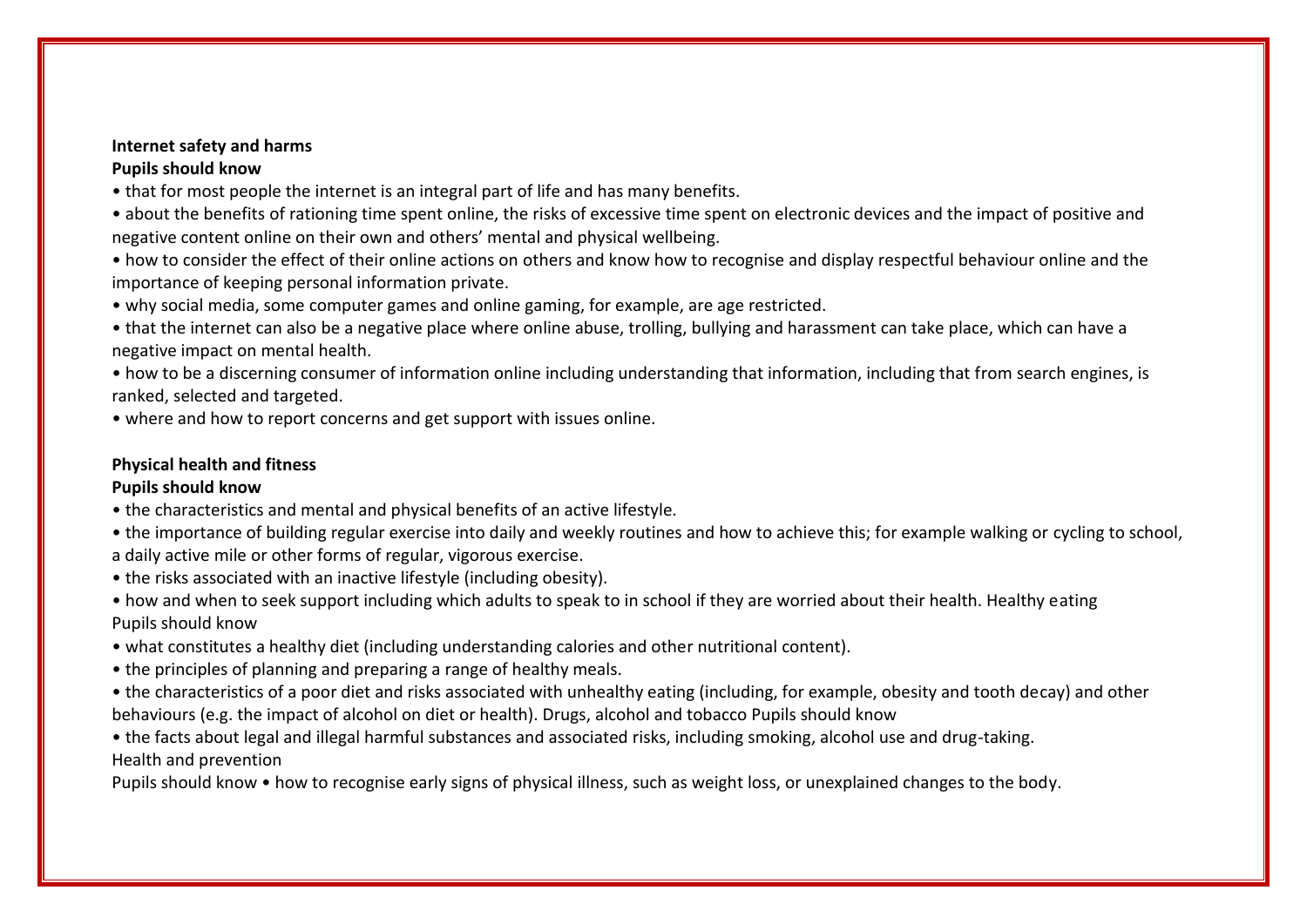• about safe and unsafe exposure to the sun, and how to reduce the risk of sun damage, including skin cancer. • the importance of sufficient good quality sleep for good health and that a lack of sleep can affect weight, mood and ability to learn.

- about dental health and the benefits of good oral hygiene and dental flossing, including regular check-ups at the dentist.
- about personal hygiene and germs including bacteria, viruses, how they are spread and treated, and the importance of handwashing.
- the facts and science relating to allergies, immunisation and vaccination.

# **Basic first aid**

# **Pupils should know:**

- how to make a clear and efficient call to emergency services if necessary.
- concepts of basic first-aid, for example dealing with common injuries, including head injuries.

# **Changing adolescent body**

# **Pupils should know:**

- key facts about puberty and the changing adolescent body, particularly from age 9 through to age 11, including physical and emotional changes.
- about menstrual wellbeing including the key facts about the menstrual cycle.

# **Appendix 4. Weblinks:**

[https://www.gov.uk/government/publications/relationships-education-relationships-and-sex-education-rse-and-health](https://www.gov.uk/government/publications/relationships-education-relationships-and-sex-education-rse-and-health-education/relationships-education-primary)[education/relationships-education-primary](https://www.gov.uk/government/publications/relationships-education-relationships-and-sex-education-rse-and-health-education/relationships-education-primary)

**Health education (NB: the DfE has not separated this into Primary and Secondary)**